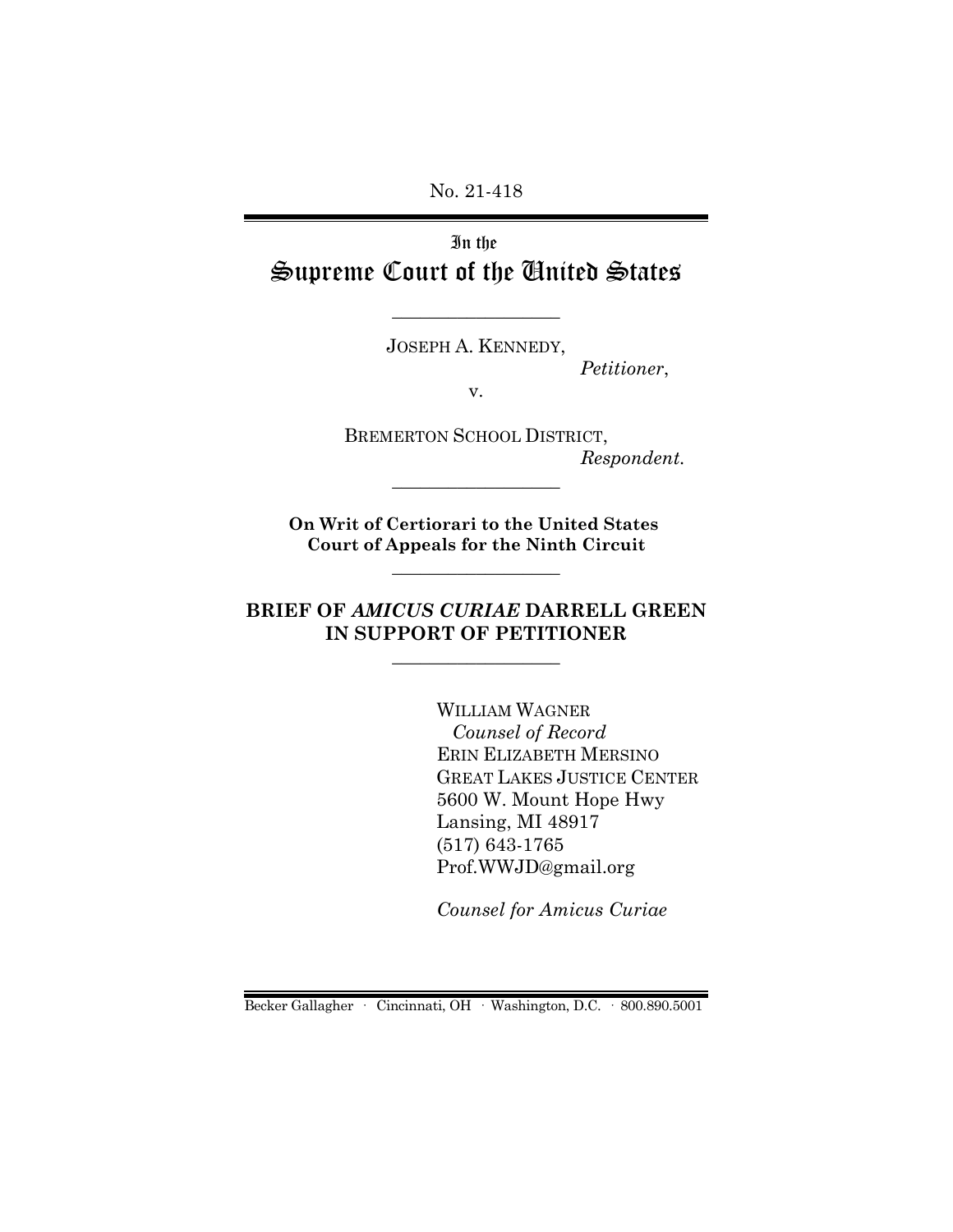#### **QUESTIONS PRESENTED**

This case presents two questions: (1) Whether a public-school employee who says a brief, quiet prayer by himself while at school and visible to students is engaged in government speech that lacks any First Amendment protection. (2) Whether, assuming that such religious expression is private and protected by the Free Speech and Free Exercise Clauses, the Establishment Clause nevertheless compels public schools to prohibit it. This brief focuses on the second issue.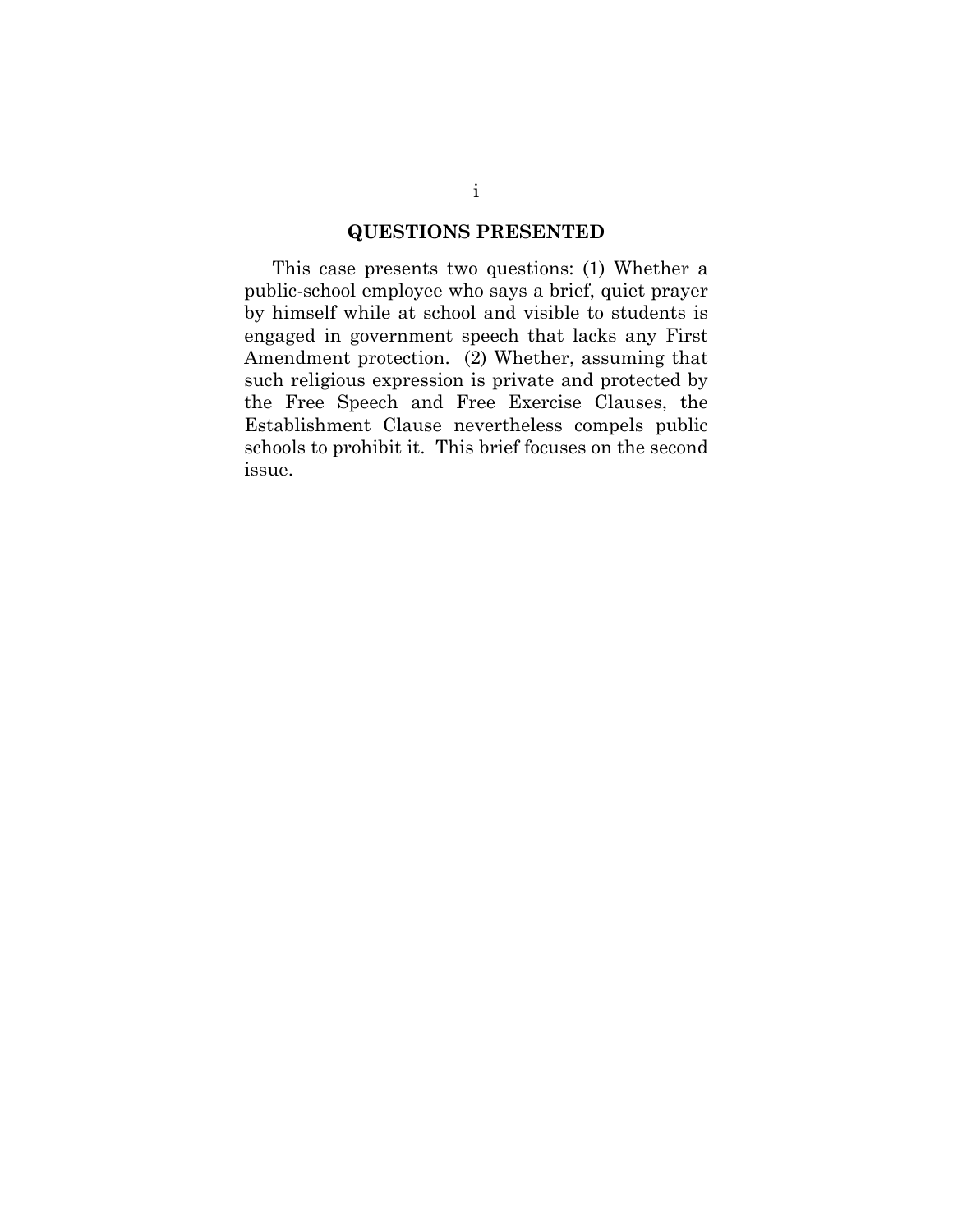# **TABLE OF CONTENTS**

| QUESTIONS PRESENTED                                                                                                                                                                                                                                                                                                                                                                                         |
|-------------------------------------------------------------------------------------------------------------------------------------------------------------------------------------------------------------------------------------------------------------------------------------------------------------------------------------------------------------------------------------------------------------|
|                                                                                                                                                                                                                                                                                                                                                                                                             |
| STATEMENT OF IDENTITY AND INTEREST                                                                                                                                                                                                                                                                                                                                                                          |
|                                                                                                                                                                                                                                                                                                                                                                                                             |
| SUMMARY OF THE ARGUMENT. 3                                                                                                                                                                                                                                                                                                                                                                                  |
|                                                                                                                                                                                                                                                                                                                                                                                                             |
| THE FIRST AMENDMENT PROTECTS MR.<br>L.<br>KENNEDY'S PRAYER AND, UNDER A CORRECT<br>UNDERSTANDING OF THE ESTABLISHMENT<br>CLAUSE, DOES NOT PROVIDE JUSTIFICATION<br>FOR THE GOVERNMENT'S SUBSTANTIAL<br>INFRINGEMENT OF HIS CONSTITUTIONALLY<br>PROTECTED LIBERTY  4<br>A. In Resolving this Case and Controversy, the<br>Court Should Apply the Plain Meaning of the<br>Words in the Establishment Clause 4 |
| B. This Court Should Abandon<br>the<br>Endorsement Jurisprudence used by the<br>Appellate Court in Interpreting the                                                                                                                                                                                                                                                                                         |
| 1) The Appellate Court Exceeded the Scope<br>of the Judicial Power 14                                                                                                                                                                                                                                                                                                                                       |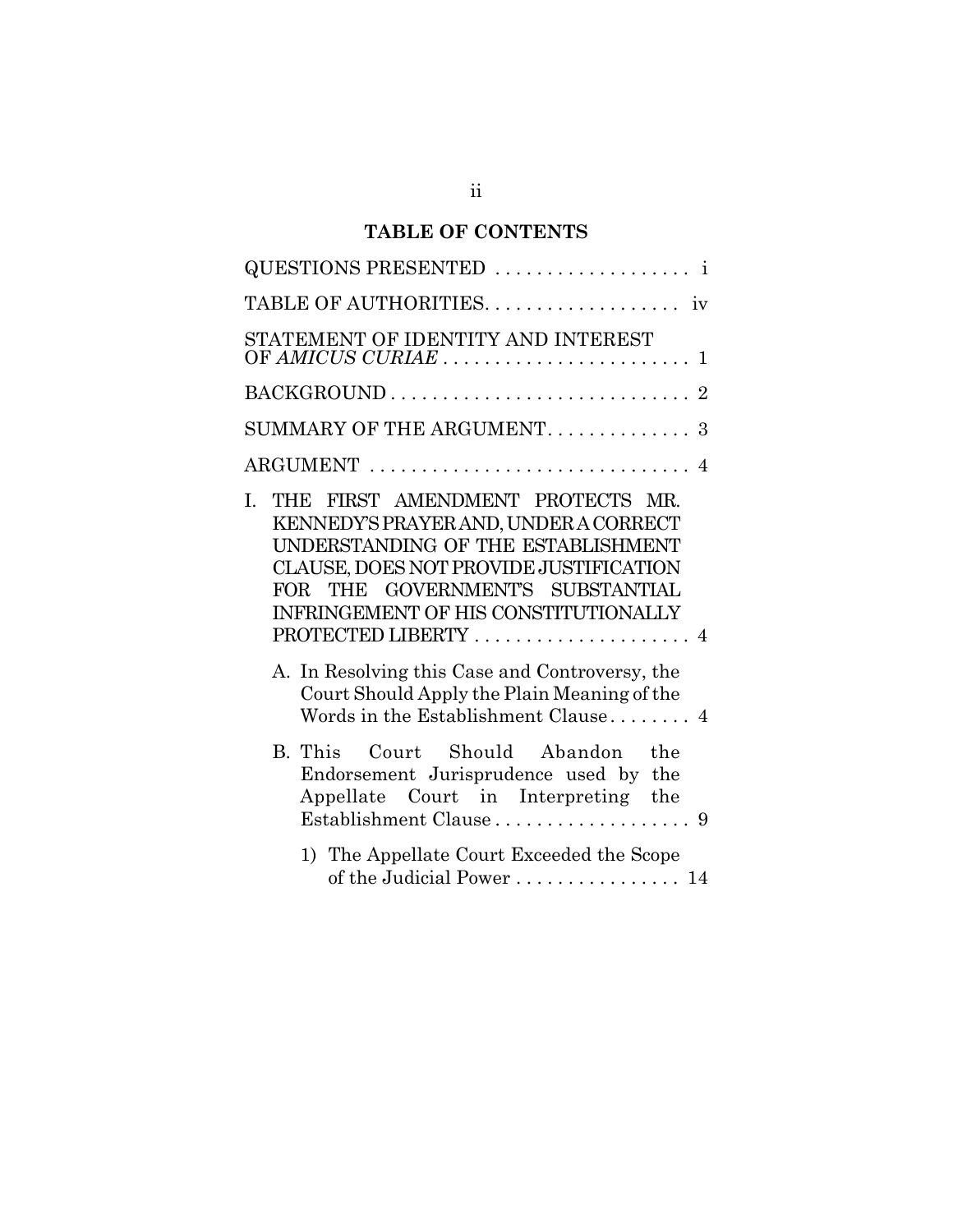| 2) The Appellate Court, Substituting                                                  |  |
|---------------------------------------------------------------------------------------|--|
| Endorsement as Establishment, Bypassed                                                |  |
| Constitutionally Required Processes for                                               |  |
| Amending the Constitution 16                                                          |  |
| 3) Lemon, and its Progeny Relied upon by<br>the Appellate Court, Undermines the       |  |
|                                                                                       |  |
| 4) This Court's Establishment Clause<br>Jurisprudence Creates Substantial             |  |
| Unpredictability in the Law $\ldots \ldots \ldots$ 18                                 |  |
| 5) The Appellate Court's Decision Fosters<br>Unjustifiable Hostility Toward Religious |  |
| $Identity \ldots \ldots \ldots \ldots \ldots \ldots \ldots 20$                        |  |
|                                                                                       |  |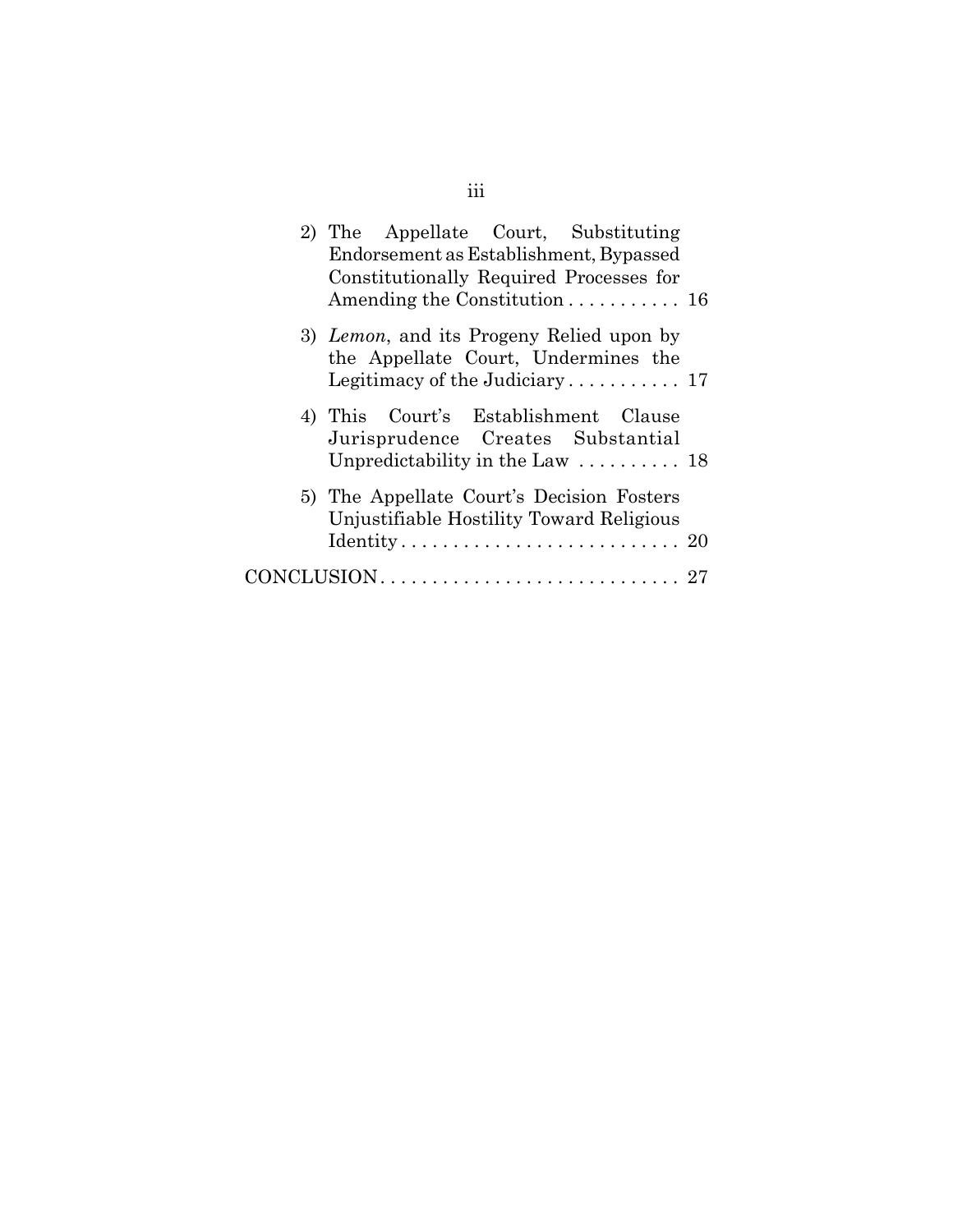## **TABLE OF AUTHORITIES**

## **CASES**

| Am. Atheists, Inc v. Duncan,<br>616 F.3d 1145 (10th Cir. 2010). 23                                                                             |
|------------------------------------------------------------------------------------------------------------------------------------------------|
| Am. Humanist Ass'n v. Maryland-Nat'l Cap.<br>Park & Plan. Comm'n,<br>874 F.3d 195 (4th Cir. 2017)  23                                          |
| Am. Legion v. Am. Humanist Ass'n,                                                                                                              |
| Capitol Square Review and Advisory Bd. v. Pinette,                                                                                             |
| Church of Lukumi Babalu Aye v. City of Hialeah,                                                                                                |
| Cnty. of Allegheny v. Am. Civil Liberties Union,<br>Greater Pittsburgh Chapter,<br>492 U.S. 573 (1989). $\ldots$ . $\ldots$ . 8, 9, 19, 24, 25 |
| Edwards v. Aguillard,                                                                                                                          |
| Engel v. Vitale,                                                                                                                               |
| Epperson v. Arkansas,                                                                                                                          |
| Gibbons v. Ogden,<br>$9 U.S. 194 (1824) \ldots \ldots \ldots \ldots \ldots \ldots \ldots \ldots \ldots 15$                                     |
| Good News Club v. Milford Cent. Sch.,                                                                                                          |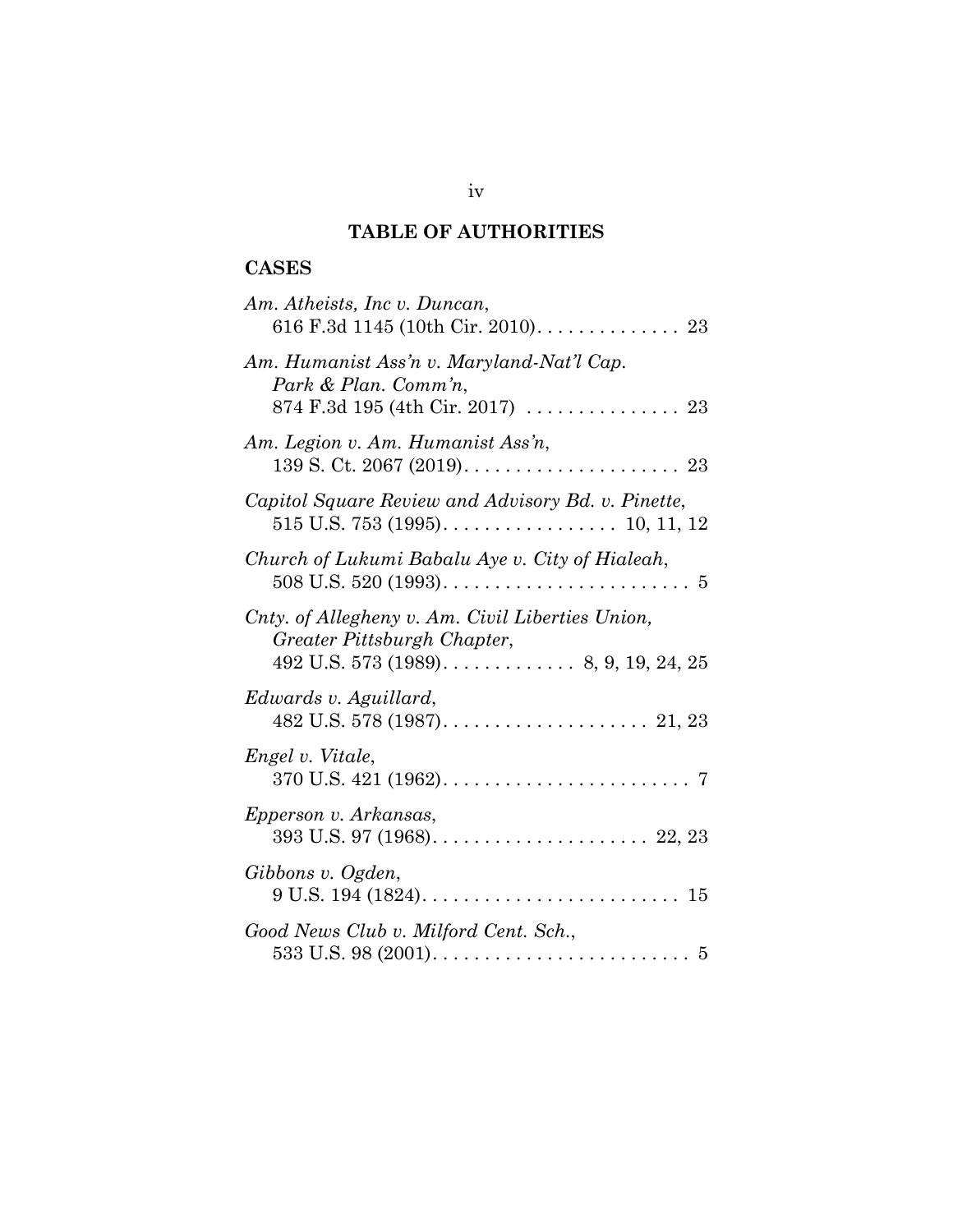| Greece v. Galloway,                                                                |
|------------------------------------------------------------------------------------|
| Lee v. Weisman,                                                                    |
| Lemon v. Kurtzman,                                                                 |
| Lynch v. Donnelly,                                                                 |
| Marbury v. Madison,                                                                |
| Marsh v. Chambers,                                                                 |
| McCreary Cnty. v. ACLU,                                                            |
| McCulloch v. Maryland,                                                             |
| Nat'l Fed'n of Indep. Bus. v. Sebelius,                                            |
| Obergefell v. Hodges,                                                              |
| Santa Fe Indep. Sch. Dist. v. Doe,<br>$530$ U.S. $290$ $(2000)$ 10, 12, 19, 20, 23 |
| Van Orden v. Perry,                                                                |
| Wallace v. Jaffree,                                                                |

| ۰. |  |
|----|--|
|    |  |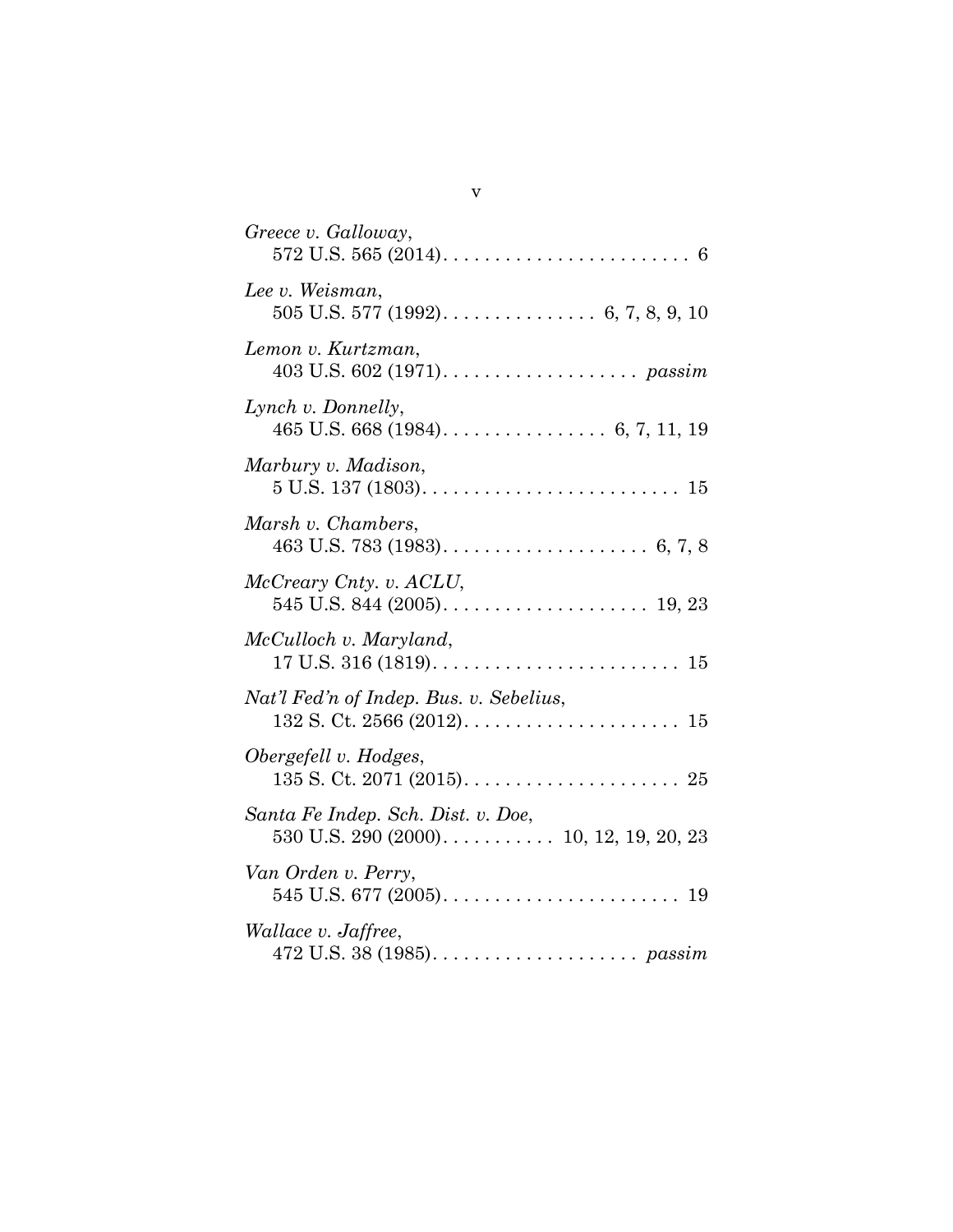# **CONSTITUTION AND STATUTES**

| U.S. Const. art. $V \ldots \ldots \ldots \ldots \ldots \ldots \ldots \ldots \ldots 16, 17$ |  |
|--------------------------------------------------------------------------------------------|--|
|                                                                                            |  |

# **OTHER AUTHORITIES**

| Abraham Lincoln, Emancipation Proclamation,<br>(Jan. 1, 1863), https://catalog.archives.gov/id/<br>299998?q=Emancipation%20Proclamation#.<br>Vflu0VtrT7w.link  18                                  |  |
|----------------------------------------------------------------------------------------------------------------------------------------------------------------------------------------------------|--|
| Associated Press, Georgia Seniors Told They Can't<br>Pray Before Meals, (May 10, 2010; updated Jan.<br>6, 2015), https://www.foxnews.com/us/prayers-<br>answered-seniors-can-pray-before-meals-at- |  |
| Michael W. McConnell, Religion and its Relation to<br>Limited Government, 34 Harv. J.L. & Pub. Pol.                                                                                                |  |
| G. Moens, The Menace of Neutrality in Religion,<br>$2004$ BYU L. Rev. 535 (2004) 21                                                                                                                |  |
| Noah Webster, Am. Dictionary Of The English<br>Language (1828), at http://webstersdictionary                                                                                                       |  |
| Noah Webster, Am. Dictionary Of The English<br>Language (1828), at http://webstersdictionary                                                                                                       |  |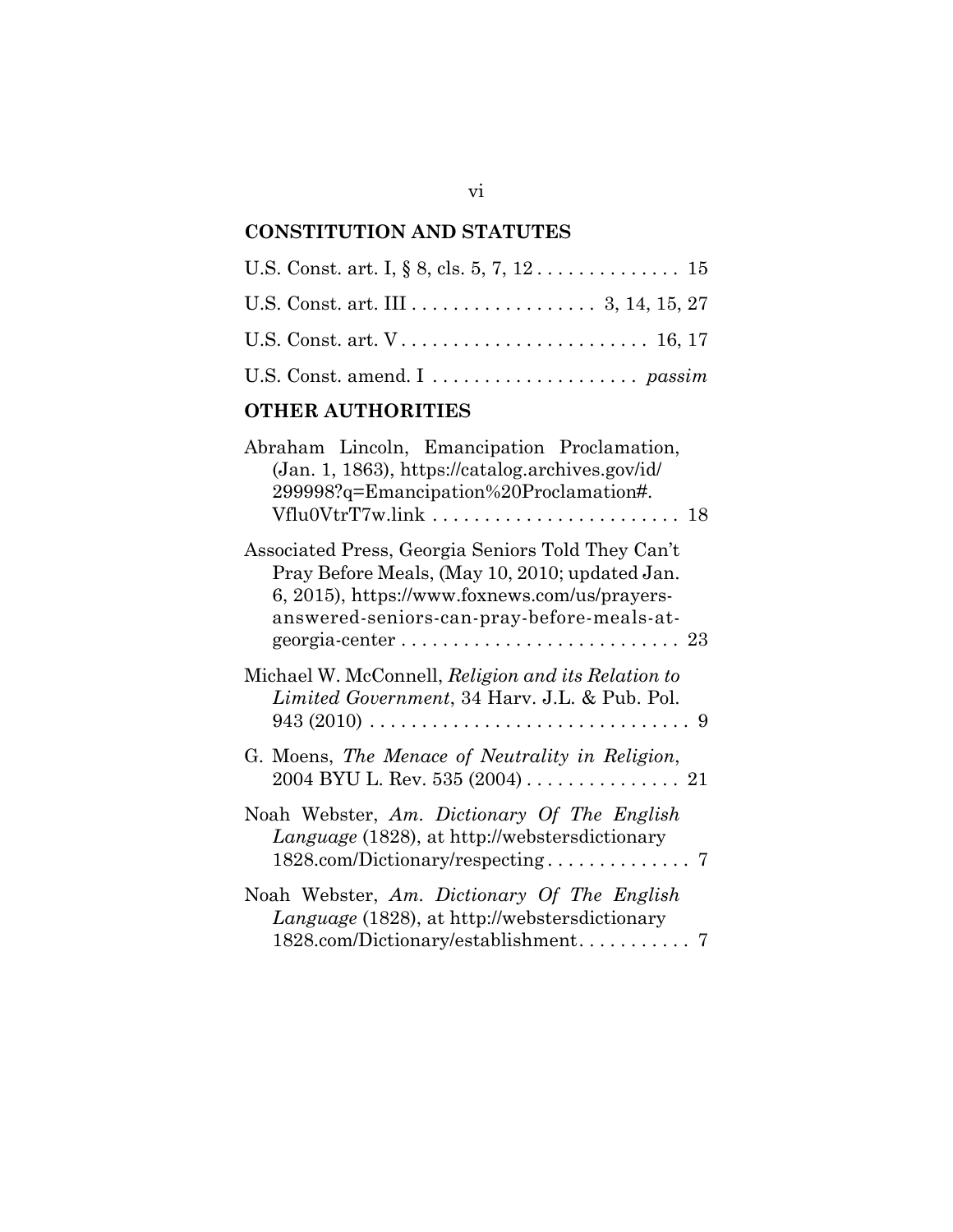#### **STATEMENT OF IDENTITY AND INTEREST OF** *AMICUS CURIAE*

Pursuant to Supreme Court Rule 37, *Amicus Curiae*, Darrell Green, submits this brief supporting Petitioner.<sup>1</sup>

Darrell Green is a member of the Pro Football Hall of Fame. During his professional career in the National Football League, he played in three Super Bowls and set numerous NFL records. As a follower of Jesus, Mr. Green now engages in a wide variety of public service activities meeting the needs of children, their families and the communities in which they live. In doing so, Mr. Green's faith is often part of, and evident in, his motivational speeches and public expressions of encouragement.

*Amicus Curiae* holds special knowledge helpful to this Court about the importance of properly applying the plain meaning of the Establishment Clause. *Amicus Curiae* files this brief to encourage this Honorable Court to return to a sound constitutional basis for state-church relations and, in so doing, protect *all* those who seek to encourage and inspire the next generation of this great nation.

 $1$  Petitioner and Respondents granted blanket consent for the filing of *Amicus Curiae* briefs in this matter. *Amicus Curiae* further states that no counsel for any party authored this brief in whole or in part, and no counsel or party made a monetary contribution intended to fund the preparation or submission of this brief. No person or entity, other than the Great Lakes Justice Center, made a monetary contribution to the preparation or submission of this *Amicus Curiae* brief.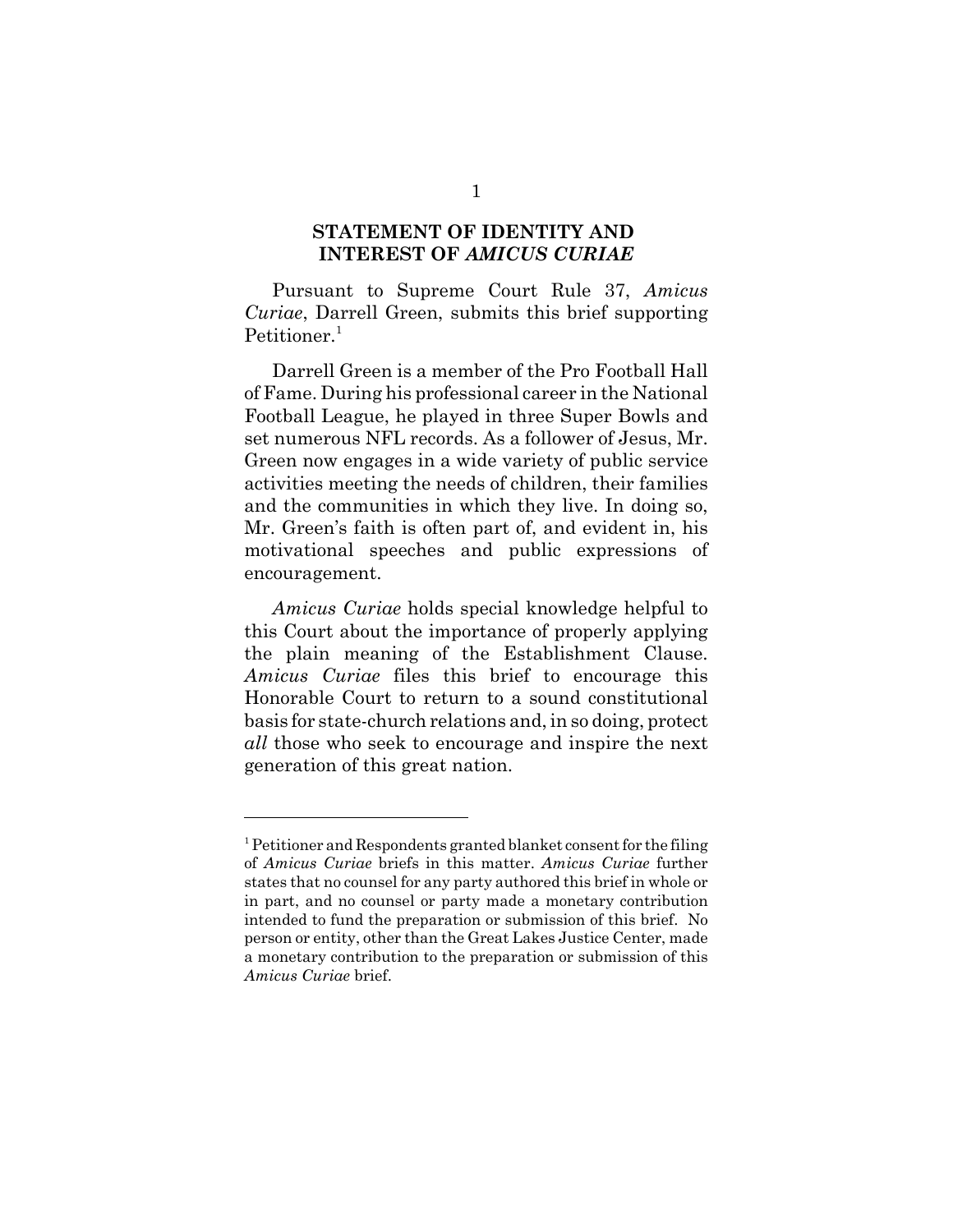#### **BACKGROUND**

 As a football coach, Mr. Kennedy's job included coaching, mentoring, and serving as a role model for the student athletes. Pet.App.3; JA168. In this regard, the foundation for Mr. Kennedy's personal identity and belief system was his Christian faith. *Id.* After each game, these sincerely held religious beliefs led him to kneel at midfield and "offer a brief, quiet prayer of thanksgiving for player safety, sportsmanship, and spirited competition." Pet.App.3-4. Sometimes Mr. Kennedy gave short motivational speeches through the lens of his personal identity and belief system. *Id.* at 4.

Players and members of the community sometimes voluntarily joined Mr. Kennedy at midfield. *Id.* at 4, 8- 9. Even though nothing in the record shows that Mr. Kennedy treated anyone on the team more or less favorably if they participated or not, the government objected, ordering that his inspirational talks "must remain entirely secular in nature, so as to avoid alienation of any team member." *Id.* at 6. Condemning Mr. Kennedy's expression, as an improper endorsement of religion, it punished him. The government's actions ultimately resulted in Mr. Kennedy no longer being allowed to coach the football team. *Id.* at 10-11.

The government acknowledges that it substantially interfered with Mr. Kennedy's First Amendment liberty. It seeks to justify its violation, however, arguing that allowing Mr. Kennedy to express himself through the lens of his belief system would violate the Establishment Clause. *Id.* at 17, 23.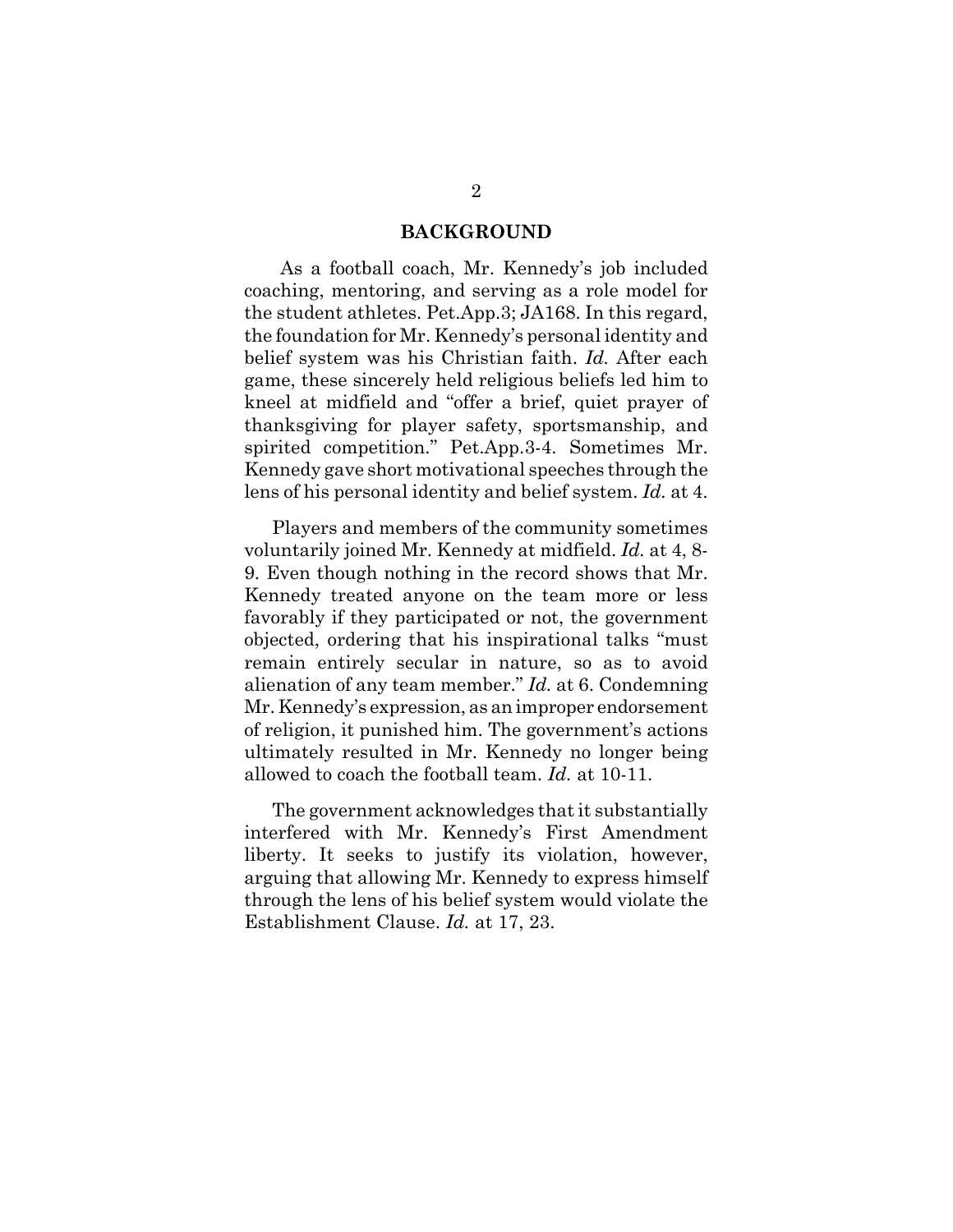#### **SUMMARY OF THE ARGUMENT**

The government's contention that its substantial interference with Mr. Kennedy's First Amendment liberty was justified cannot stand. Contending the government had a compelling interest justifying its infringement, the appellate court incorrectly presupposed that not stopping Mr. Kennedy from praying would violate the Establishment Clause. This Court should apply the plain meaning of the words in the Establishment Clause in its review of the government action here. The Establishment Clause simply prohibits federal laws "respecting an establishment of religion." U.S. Const. amend. I. Mr. Kennedy praying does not establish a religion. It does not subject the American citizenry to governance under a theocracy. It does not coerce the American citizenry, by force of law and penalty, to practice an official religion. It does not, therefore, violate the plain meaning of the Establishment Clause. The government, therefore, lacked a compelling interest justifying its substantial infringement of Mr. Kelly's First Amendment liberty.

*Amicus Curiae* additionally urge this Court to overrule *Lemon v. Kurtzman*, 403 U.S. 602 (1971), and its progeny relied upon by the appellate court, because it unconstitutionally empowers unelected judges to supplant our politically accountable system of governance with their own protean preferences. This Court's judicially contrived secular purpose and religious endorsement prohibition: 1) exceeds the scope of judicial power stated in Article III of the Constitution; 2) bypasses constitutionally required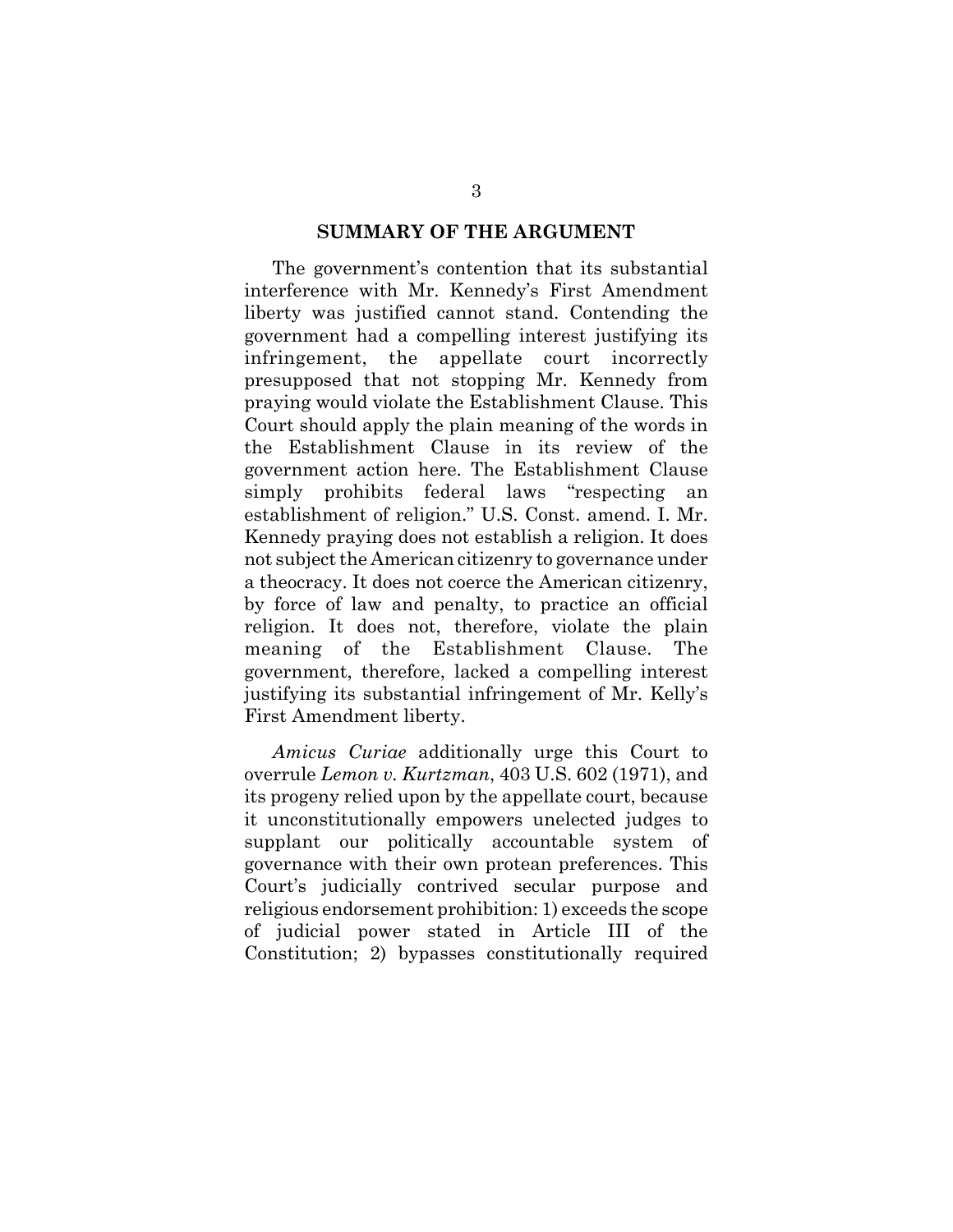processes for amending the Constitution; 3) undermines the legitimacy of the judiciary; 4) creates substantial unpredictability in the law; and 5) fosters unjustifiable hostility toward the religious identity and dignity of innumerable U.S. citizens.

#### **ARGUMENT**

## **I. THE FIRST AMENDMENT PROTECTS MR. KENNEDY'S PRAYER AND, UNDER A CORRECT UNDERSTANDING OF THE ESTABLISHMENT CLAUSE, DOES NOT PROVIDE JUSTIFICATION FOR THE GOVERNMENT'S SUBSTANTIAL INFRINGEMENT OF HIS CONSTITUTIONALLY PROTECTED LIBERTY.**

The First Amendment to the United States Constitution states: "Congress shall make no law respecting an establishment of religion, or prohibiting the free exercise thereof, or abridging the freedom of speech . . . ." U.S. Const. amend. I.

## **A. In Resolving this Case and Controversy, the Court Should Apply the Plain Meaning of the Words in the Establishment Clause.**

The Constitution is not just a set of guidelines. It is the framework on which the government and our legal system are constructed. Its words both create this Court's authority and give it definition. Those words were written quite clearly, by highly qualified draftsmen, to express a simple meaning. Faithful adherence to those words is the touchstone for measuring the fulfillment of this Court's sacred duty. Every Justice who takes the oath of office swears to uphold the Constitution as it is written, not as he or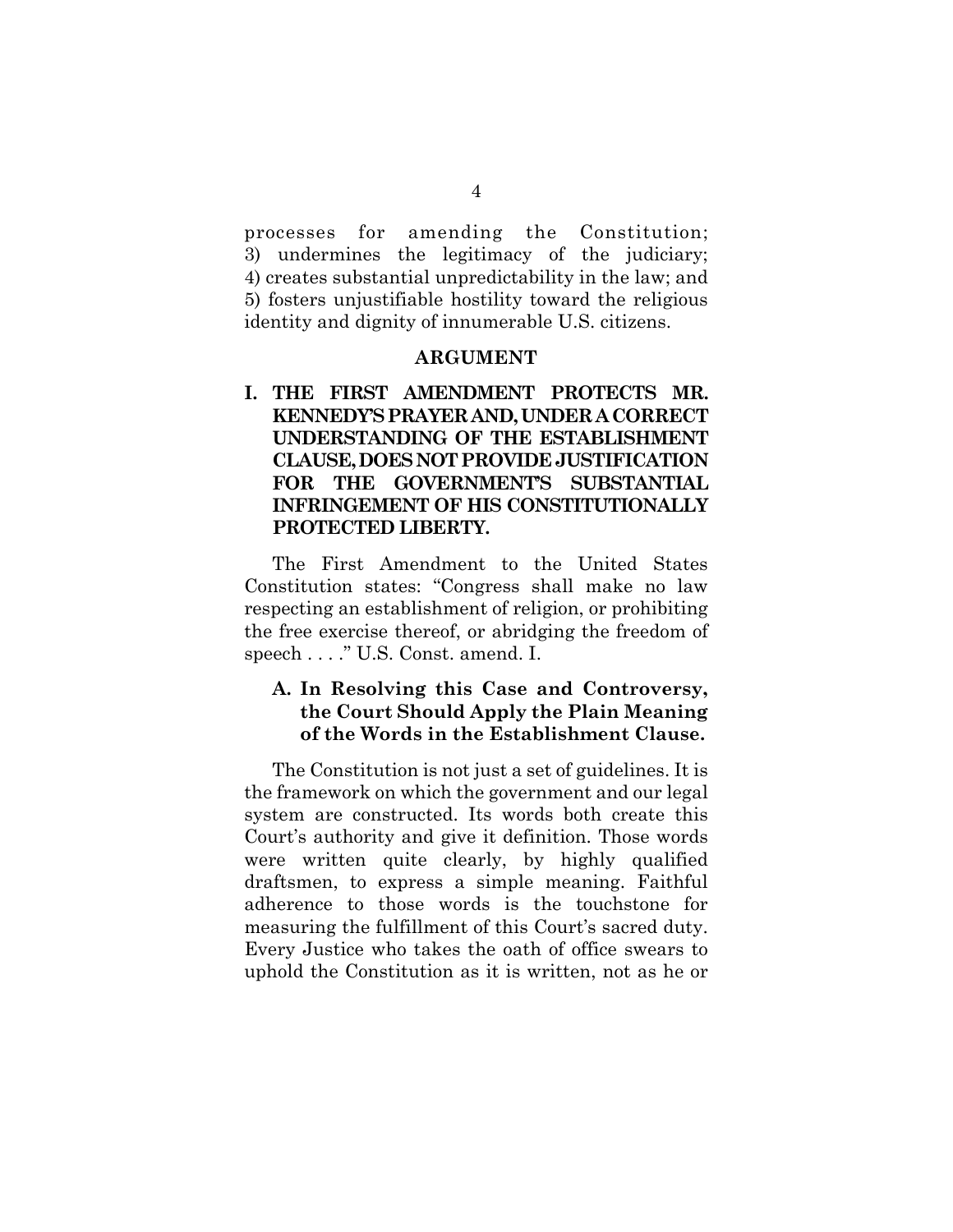she would like it to be written. Discerning and applying the meaning that the Drafters embodied in the Constitution's language is this Court's high calling. The alternative of making those words mean what contemporary judges think they should now mean is the first step on the path to tyranny.

In this case, the appellate court recognized that the government substantially interfered with Mr. Kennedy's constitutionally protected First Amendment liberties. The appellate court, therefore, properly applied strict scrutiny to the government's action. Pet.App.17 (citing *Good News Club v. Milford Cent. Sch.*, 533 U.S. 98, 112 (2001)); Pet.App.23 (citing *Church of Lukumi Babalu Aye v. City of Hialeah,* 508 U.S. 520, 531-32 (1993)). In doing so, however, the appellate court erroneously held that the government had a compelling interest justifying its substantial constitutional infringement. Pet. App - 17-25. To reach this conclusion, the appellate court incorrectly presupposed that not stopping Mr. Kennedy from praying would violate the Establishment Clause. *Id.* Reasoning from its incorrect presupposition, the appellate court concluded that the government held a compelling interest in avoiding such a violation. *Id.*

Resolution of the issue before this Court requires a correct understanding of what the Establishment Clause means. This Court has long sought to honor this duty by understanding those meanings in their historical context. In evaluating the appellate court's interpretation of the Establishment Clause, this Court should ask whether the interpretation comports with "what history reveals was the contemporaneous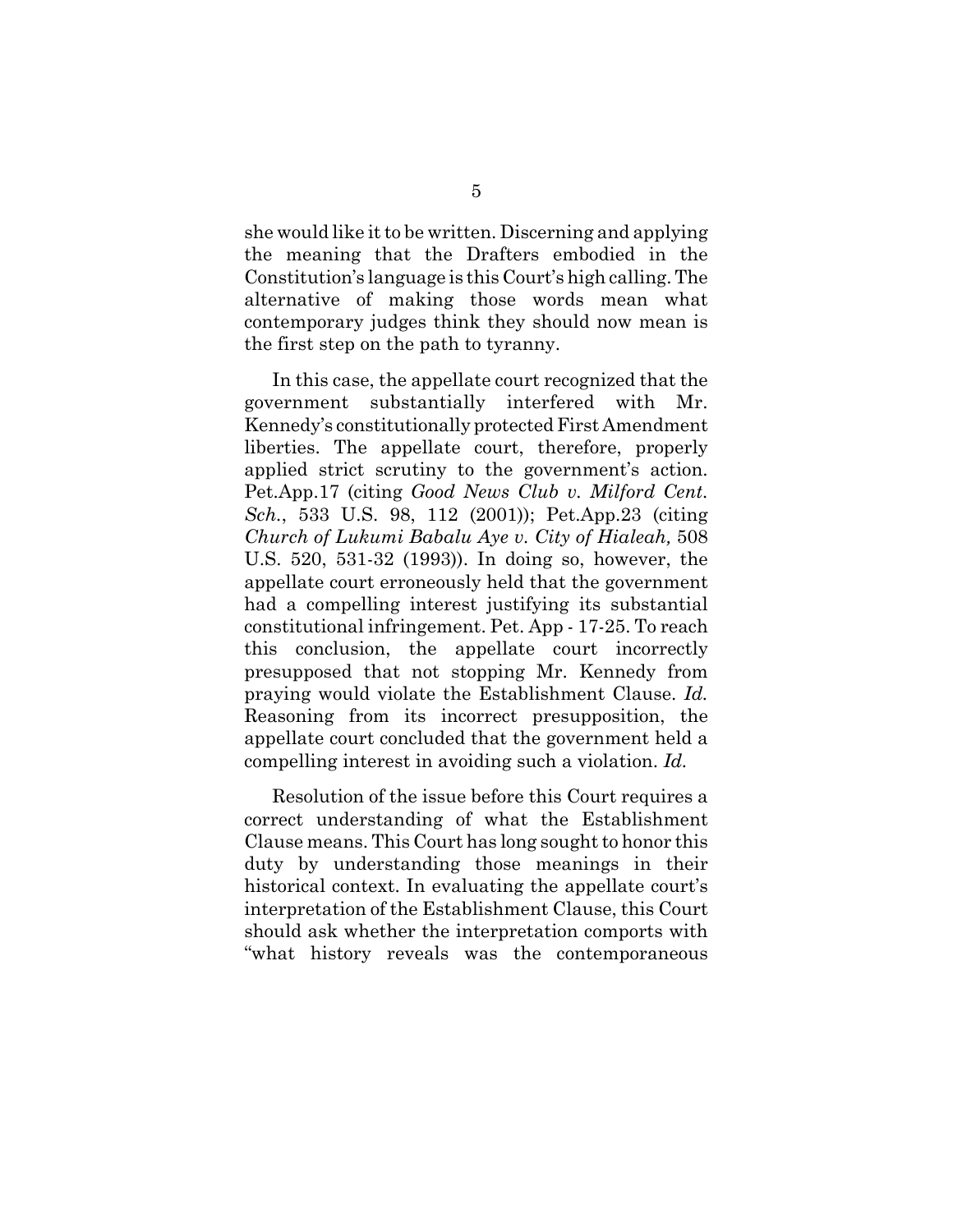understanding of its guarantees." *See Lynch v. Donnelly*, 465 U.S. 668, 673 (1984).

As Chief Justice Burger observed in *Marsh v. Chambers*, "historical evidence sheds light not only on what the draftsmen intended the Establishment Clause to mean, but also on how they thought that Clause applied...." 463 U.S. 783, 790 (1983). Reviewing the history of the Clause and its application, the *Marsh* Court held that a chaplain (employed by the government) did not violate the Establishment Clause by leading a legislature in prayer. *Id*. This Court in *Greece v. Galloway*, 572 U.S. 565, 573 (2014), thereafter noted that

*Marsh* stands for the proposition that it is not necessary to define the precise boundary of the Establishment Clause where history shows that the specific practice is permitted. Any test the Court adopts must acknowledge a practice that was accepted by the Framers and has withstood the critical scrutiny of time and political change. *County of Allegheny*, supra, at 670 (opinion of Kennedy, J.); *see also School Dist. of Abington Township v. Schempp*, 374 U. S. 203, 294 (1963) (Brennan, J., concurring) ("[T]he line we must draw between the permissible and the impermissible is one which accords with history and faithfully reflects the understanding of the Founding Fathers").

 Similarly, in *Lee v. Weisman*, Justice Scalia, joined by three other justices, stated that in this search for truth, "the meaning of the Clause is to be determined by reference to historical practices and understandings."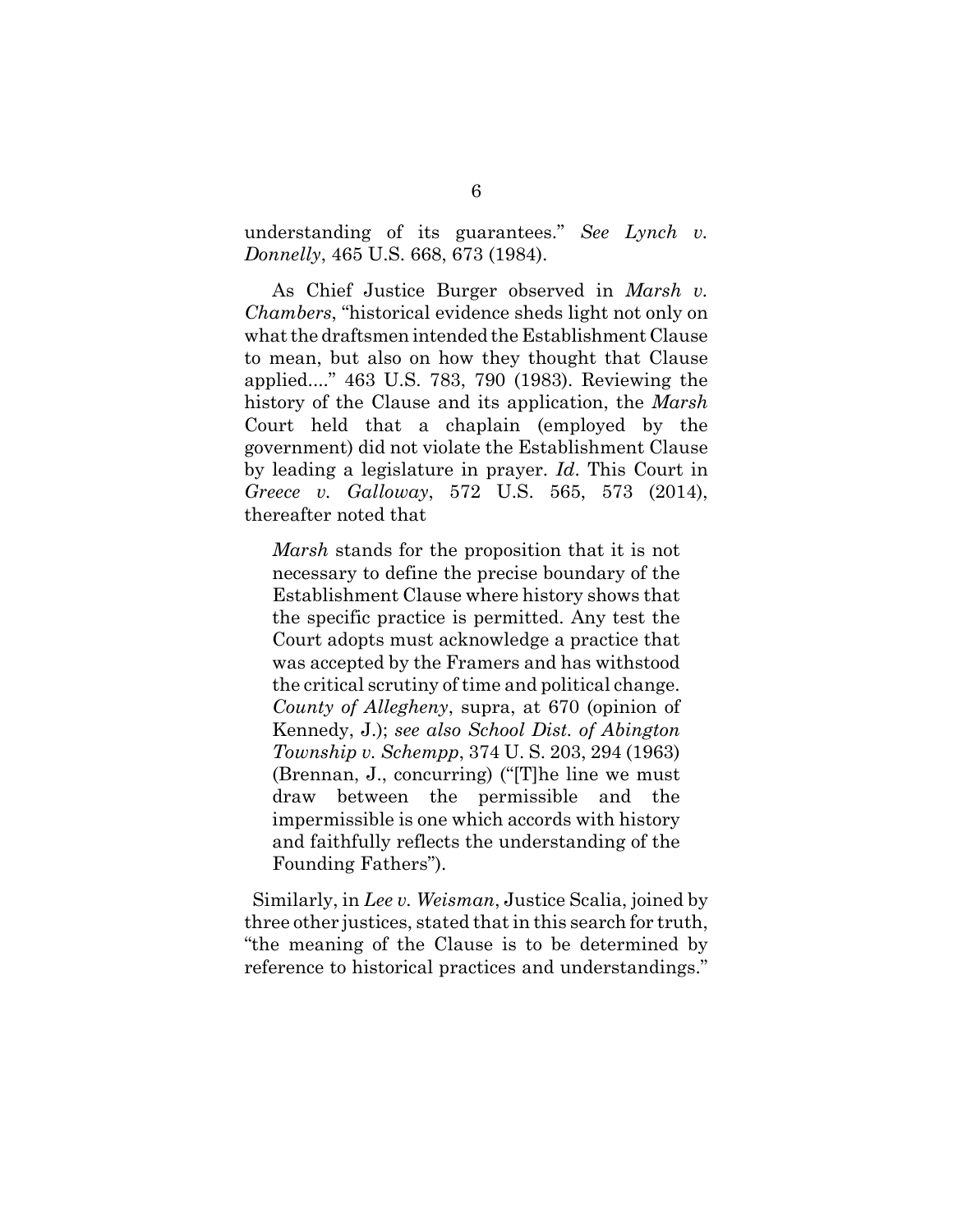505 U.S. 577, 631 (1992) (Scalia, J., dissenting). Various Justices, in numerous cases, have, in detail, documented the history and tradition of public prayer in the United States. *See*, *e.g.*, *Lee*, 505 U.S. at 633-36; *Marsh*, 463 U.S. at 786-88; *Lynch*, 465 U.S. at 674-78; *Engel v. Vitale*, 370 U.S. 421, 446-50, n. 3 (1962) (Stewart, J., dissenting); *Wallace v. Jaffree*, 472 U.S. 38, 100-03 (1985).

Moreover, Webster's 1828 American Dictionary of the English Language defined *respecting* as "[r]egarding; having regard to; relating to,"<sup>2</sup> and *establishment* as "[t]he act of establishing, founding, ratifying or ordaining."<sup>3</sup> Thus, historically, the plain meaning of the Establishment Clause is that government should not shackle the consciences of the people, for whose sake it exists, through a state religion. The experience of our Founders, which the Establishment Clause reflects and seeks to save us from, was aptly delineated by Justice Scalia, dissenting in *Weisman,* 505 U.S. at 640-41 (internal citations omitted):

The coercion that was a hallmark of historical establishments of religion was coercion of religious orthodoxy and of financial support *by force of law and threat of penalty*. Typically,

<sup>2</sup> Noah Webster, *Am. Dictionary Of The English Language* (1828), at http://webstersdictionary1828.com/Dictionary/respecting, (last visited Feb. 24, 2022).

<sup>3</sup> Noah Webster, *Am. Dictionary Of The English Language* (1828), at http://webstersdictionary1828.com/Dictionary/establishment, (last visited Feb. 24, 2022).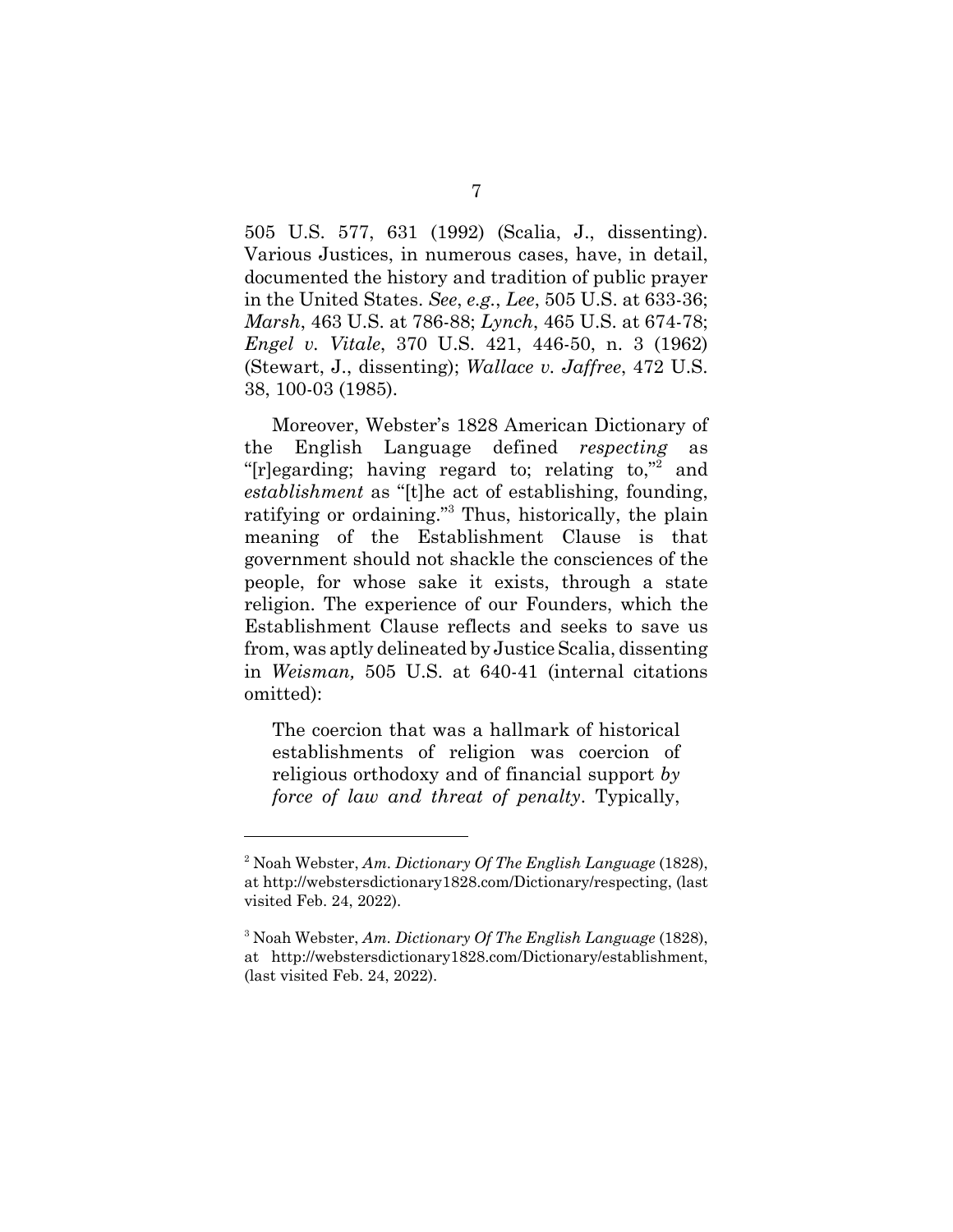attendance at the state church was required; only clergy of the official church could lawfully perform sacraments; and dissenters, if tolerated, faced an array of civil disabilities. Thus, for example, in the colony of Virginia, where the Church of England had been established, ministers were required by law to conform to the doctrine and rites of the Church of England; and all persons were required to attend church and observe the Sabbath, were tithed for the public support of Anglican ministers, and were taxed for the costs of building and repairing churches.

Government acknowledgment and accommodation of religious expressions are considered time-honored practices that are a part of our nation's heritage. *See Marsh*, 463 U.S. at 790 (upholding prayer in legislature); *Lee*, 505 U.S. at 631 (Scalia, J. dissenting); *County of Allegheny v. American Civil Liberties Union, Greater Pittsburgh Chapter*, 492 U.S. 573, 657, 670 (1989) (Kennedy J., dissenting).

The Establishment Clause must be construed in light of the '[g]overnment policies of accommodation, acknowledgment, and support for religion [that]are an accepted part of our political and cultural heritage.'… the meaning of the Clause is to be determined by reference to historical practices and understandings.' It is said that '[a] test for implementing the protections of the Establishment Clause that, if applied with consistency, would invalidate longstanding traditions cannot be a proper reading of the Clause.'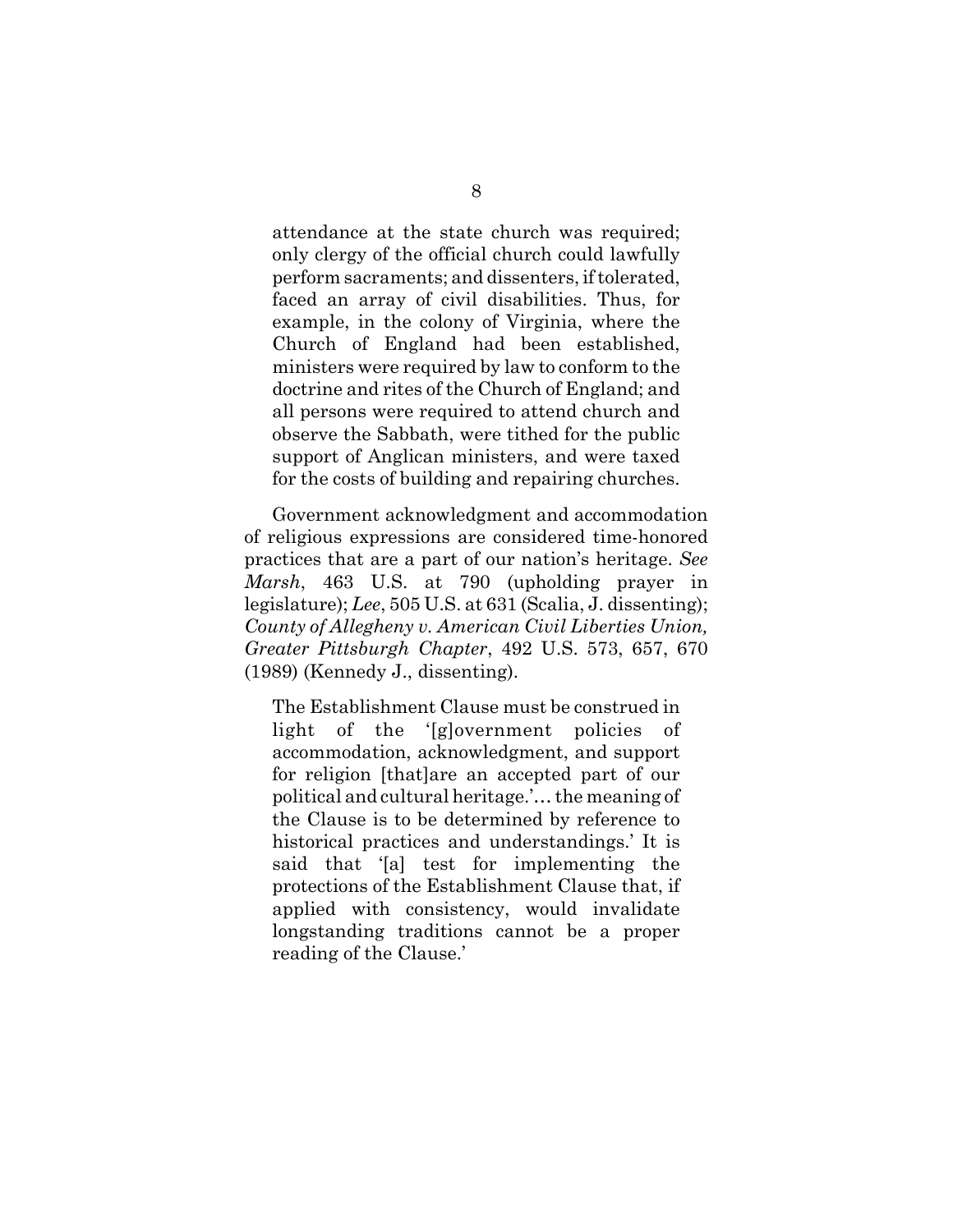*Lee*, 505 U.S. at 631 (Scalia, J. dissenting) (quoting *County of Allegheny*, 429 U.S. at 657, 670).

Properly understood, the "separation of church and state is not a limitation on churches or religion; it is a limit on the role of government with respect to churches and religious life in general." Michael W. McConnell, *Religion and its Relation to Limited Government,* 34 Harv. J.L. & Pub. Pol. 943, 944 (2010).

Mr. Kennedy praying does not violate the Establishment Clause because it was not an action regarding or relating to the act of establishing or founding of a religion or state church. The praying coach does not subject the American citizenry to governance under a theocracy. Nor does it coerce the American citizenry, by force of law and penalty, to practice one official religion to the exclusion of all others. Mr. Kennedy's praying does not, therefore, violate the Establishment Clause.

## **B. This Court Should Abandon the Endorsement Jurisprudence used by the Appellate Court in Interpreting the Establishment Clause***.*

The government demanded that Mr. Kennedy's post-game expression "must remain entirely secular in nature" Pet.App.6. The appellate court held, *inter alia*, that the government's not stopping Mr. Kennedy from praying would violate the Establishment Clause, because not stopping it endorsed religion. Pet.App.1-2, 17-23. To understand the gravity of the government's and appellate court's error, it is necessary to understand its ancestorial jurisprudence. Indeed, the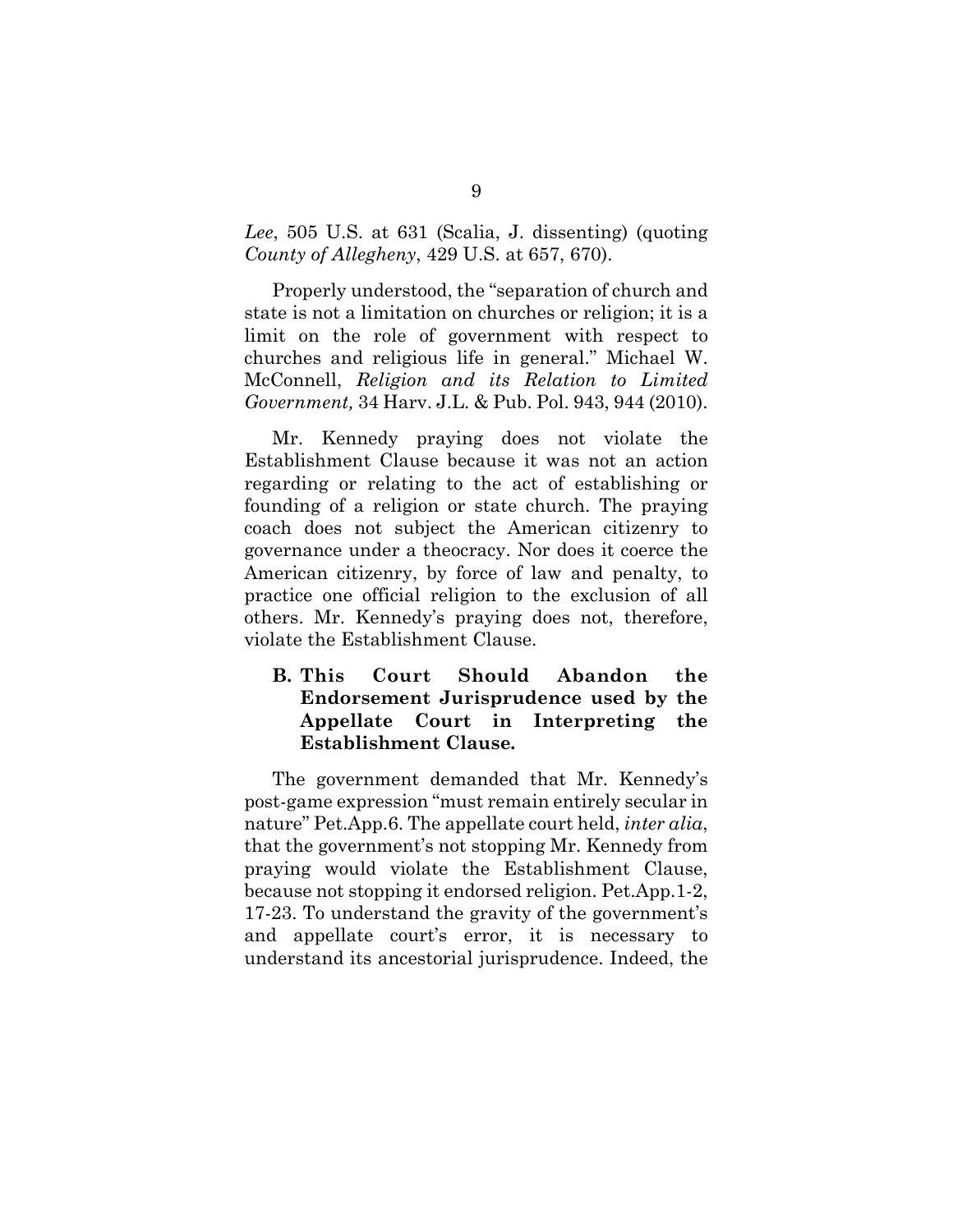appellate court's error is understandable given that this Court's "religion clause jurisprudence has become bedeviled (so to speak) by reliance on formulaic abstractions that are not derived from, but positively conflict with, our long accepted constitutional traditions. Foremost among these has been the socalled *Lemon* test." *Lee,* 505 U.S. at 644 (Scalia, J., dissenting). The test often ignored but not yet overruled by this Court, regularly continues to receive "well-earned criticism." *Id.*

In *Lemon*, and its progeny relied upon by the appellate court, this Court replaced the rule prescribed by the Constitution – whether government action "established" a religion – with a test of its own creation, whether government action had a secular purpose or "endorsed" religion. *Lemon*, 403 U.S. at 612-13 (1971); *see also* Pet.App.17-23 citing *Santa Fe Indep. Sch. Dist.*, 530 U.S. at 308 and quoting *Wallace*, 472 U.S. at 73, 76 (O'Connor, J., concurring in judgment)); *Capitol Square Review and Advisory Bd. v. Pinette*, 515 U.S. 753, 777 (1995) (O'Connor, J., concurring).

In *Lemon*, the Court contrived a three-part test, and then mandated that government action must satisfy all three elements to comport with the Establishment Clause:

First, the [government action] must have a secular [ ] purpose; second, its principal or primary effect must be one that neither advances nor inhibits religion; finally, the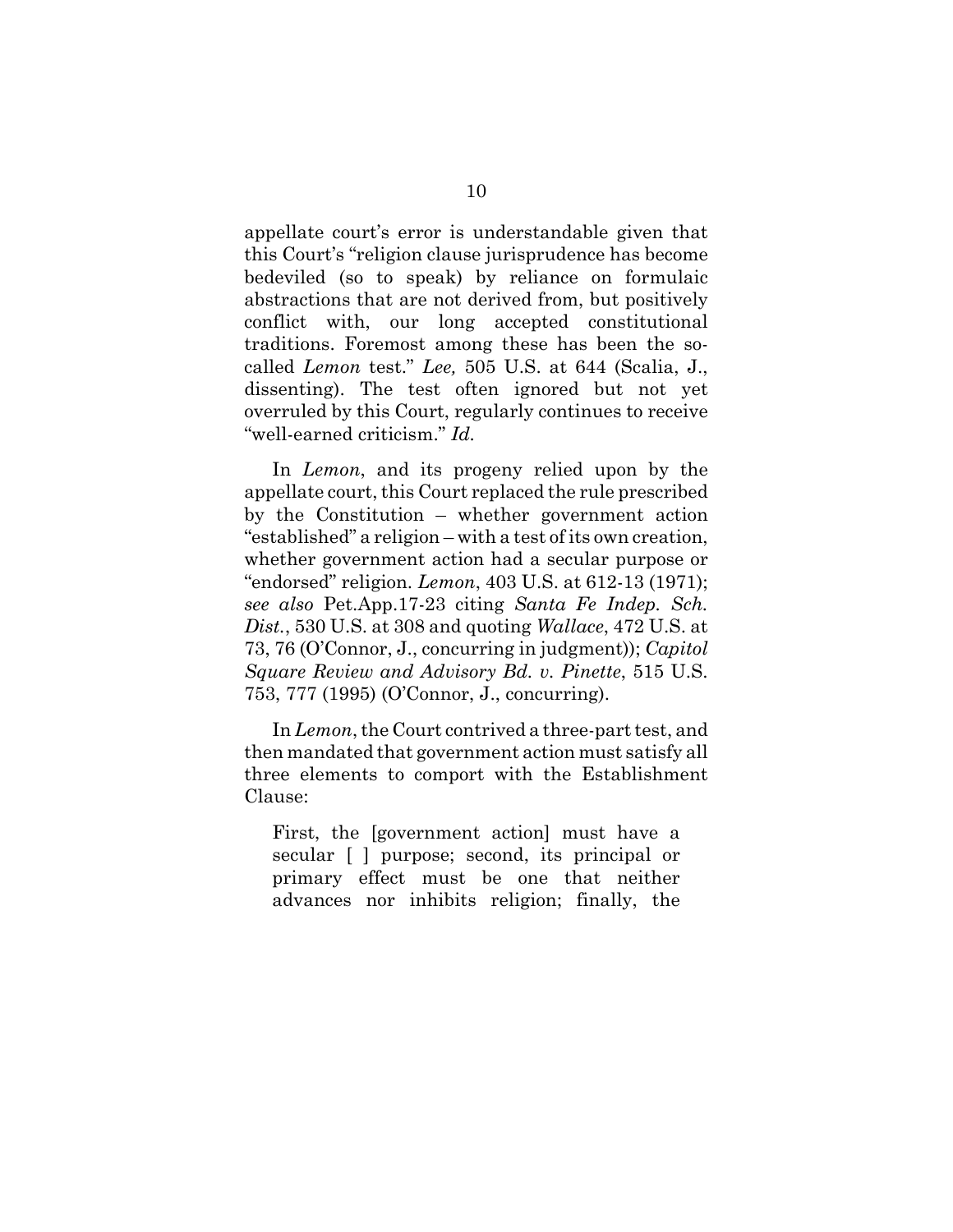[government action] must not foster an excessive government entanglement with religion.

*Lemon*, 403 U.S. at 612-13 (internal citations omitted).

A few justices addressed the second prong of the *Lemon* test by requiring the government action to not even symbolically endorse religion. No agreement existed though, even among those justices, on how to decide when a government action symbolically endorsed religion. For example, Justice O'Connor, concurring in *Wallace v. Jaffree* stated:

[W]hether a government activity communicates endorsement of religion is not a question of simple historical fact. \*\*\* The relevant issue is whether an objective observer, acquainted with the text, legislative history, and implementation of the statute, would perceive it as a state endorsement of [religion].

472 U.S. at 76 (quoting *Lynch*, 465 U.S. at 693-94).

Elsewhere she stated that: "the endorsement test necessarily focuses upon the perception of a reasonable, informed observer." *Pinette*, 515 U.S. at 773 (O'Connor, J., concurring). $4$ 

<sup>&</sup>lt;sup>4</sup> Compare Justice O'Connor's measure with that of Justice Souter, who opined that he "attribute[s] these perceptions of the intelligent observer to the reasonable observer of Establishment Clause analysis…, where I believe that such reasonable perceptions matter." *Pinette*, 515 U.S. at 786 (Souter, J., concurring). Likewise, Justice Stevens articulated a less informed "reasonable person" standard to determine whether an endorsement of religion exists when addressing the second prong in *Lemon*: If a reasonable person could perceive a government endorsement of religion from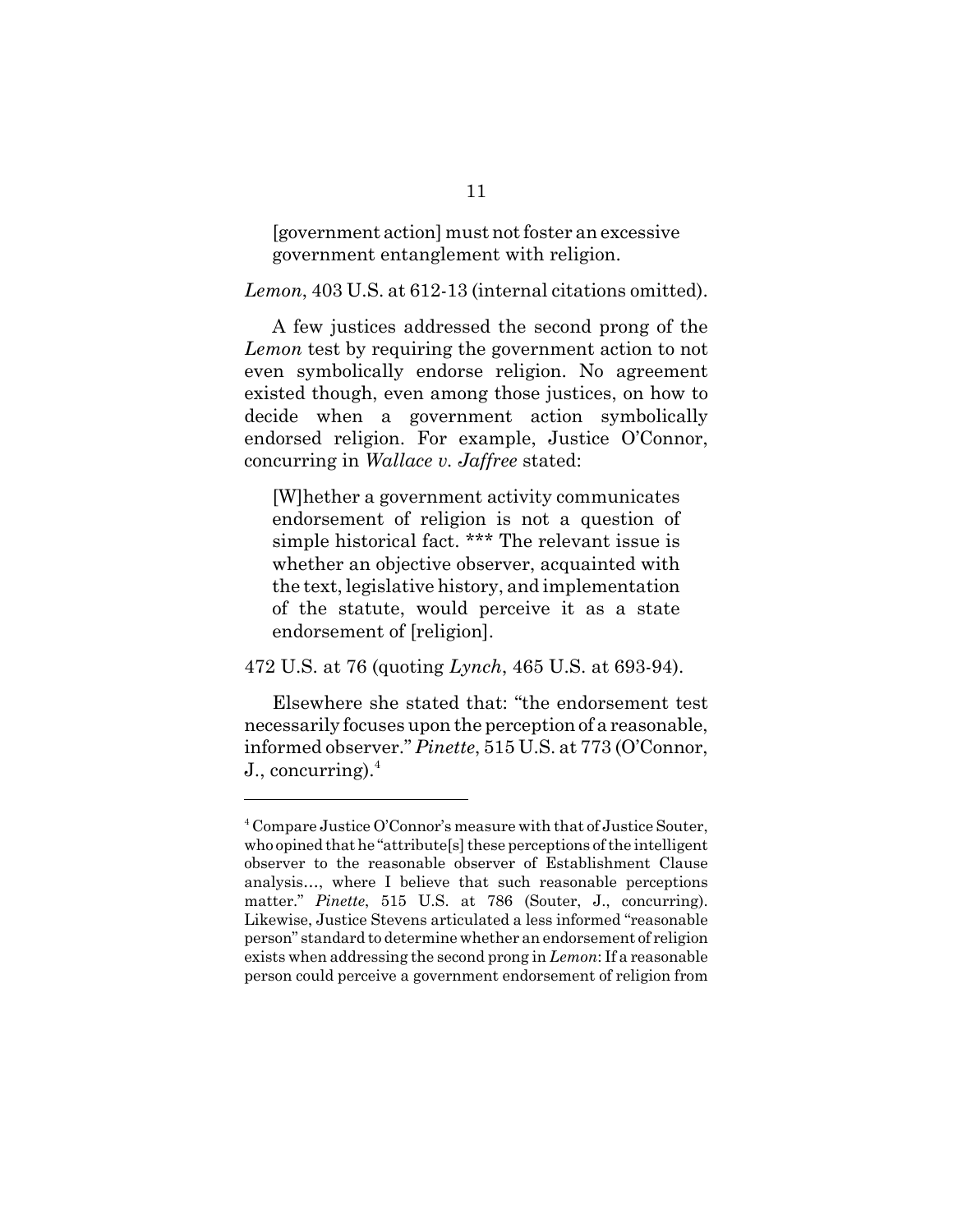Citing *Lemon's* progeny in *Santa Fe Indep. Sch. Dist. v. Doe*, 530 U.S. 290, 308 (2000), the appellate court relied on Justice O'Connor's version of the endorsement test in the case at bar. Pet.App.18-19:

Guided by *Santa Fe*, we ask whether an objective observer familiar with the history... would view BSD's allowance of that activity as "stamped with [his or] her school's seal of approval." *Id.* at 308 quoting *Wallace*, 472 U.S., at 73, 76 (O'Connor**,** J., concurring in judgment) and *Pinette*, 515 U.S. at 777 (1995) (O'Connor**,** J., concurring in part and concurring in judgment).

Thus, from *Lemon* and its progeny evolved the *endorsement* analysis and application relied upon by the appellate court.

After a pugilistic presentation of the facts, the appellate court concluded that "an objective observer could reach no other conclusion than that the government endorsed Kennedy's religious activity by not stopping the practice." Pet.App.21

"In sum, there is no doubt that an objective observer, familiar with the history... would view his demonstrations as BSD's endorsement of a particular

a private display, then the State may not allow its property to be used as a forum for that display. No less stringent rule can adequately protect nonadherents from a well-grounded perception that their sovereign supports a faith to which they do not subscribe. *Id.* at 799 (Stevens, J., dissenting).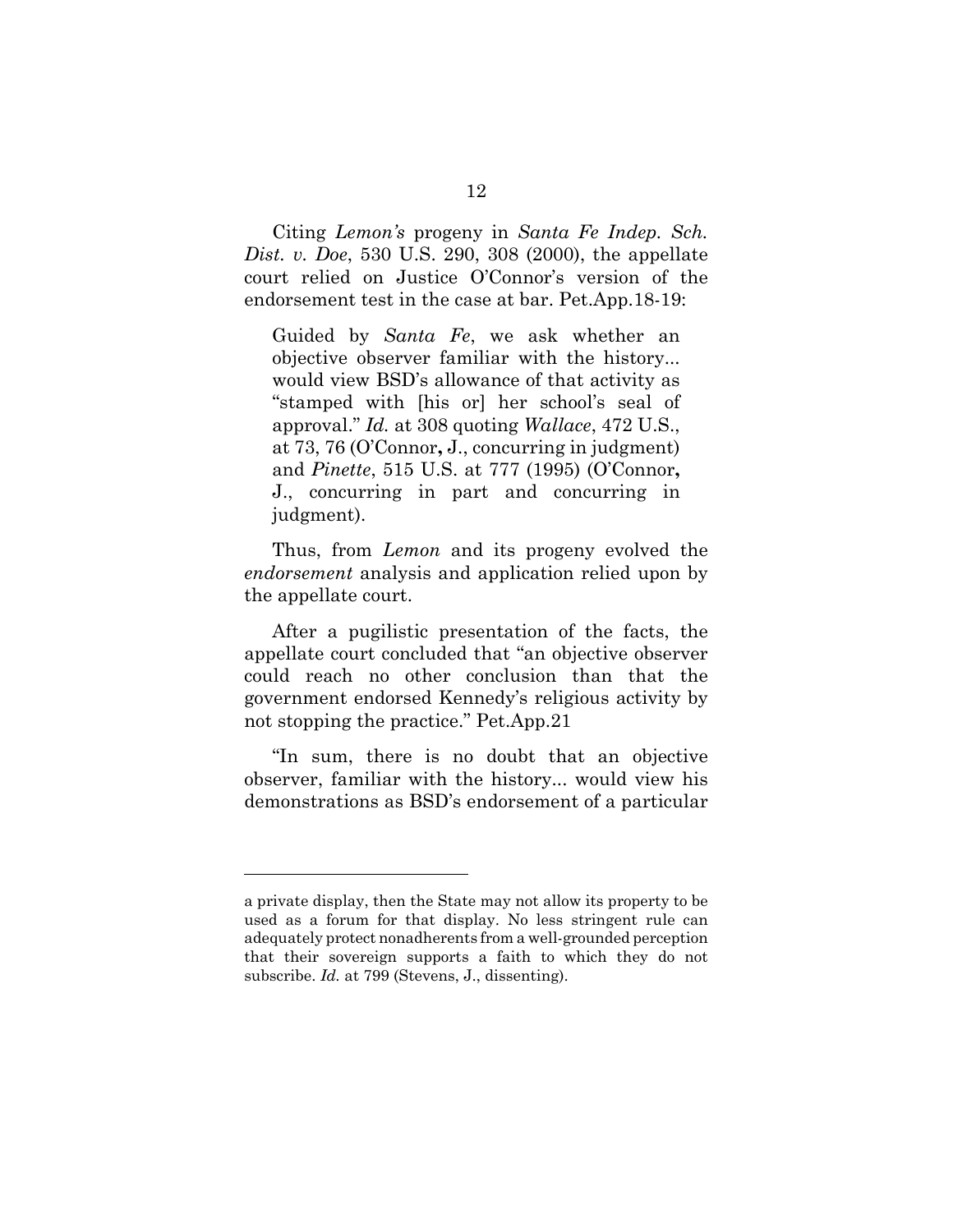faith. For that reason, BSD had adequate justification for its treatment of Kennedy." Pet.App.22-23.

The appellate court's reliance on *Lemon's* progeny ignored the plain meaning of the words in the Clause. When the Drafters wrote the Establishment Clause, they well knew the meanings of both "establish" and "endorse." They chose "establish" to express their intent. If they had meant "endorse," there is no doubt they would have used that word. They did not. *Lemon,* and its progeny relied upon by the appellate court, should not have altered the meaning of the Establishment Clause, and this Court should correct that error.<sup>5</sup>

*Amicus Curiae* urges this Court to reverse *Lemon* and its secular purpose and endorsement test progeny used by the appellate court because these decisions extra-constitutionally permit changeable political preferences of unelected judges to substitute their politically unaccountable will for the politically accountable governance guaranteed by the Constitution.

<sup>5</sup> Moreover, when determining the constitutionality of a government action under *Lemon,* the content of the government action is irrelevant. Instead, the *Lemon* test requires that a judge make a subjective assessment as to whether the government actor had a secular purpose (*i.e.*, the judge may indulge in relatively unconstrained speculation regarding another government official's state of mind, and subjectively conclude whether the government actor had a secular purpose). If the judge feels there was not a secular motive, the judge must hold that the government action violates the Establishment Clause.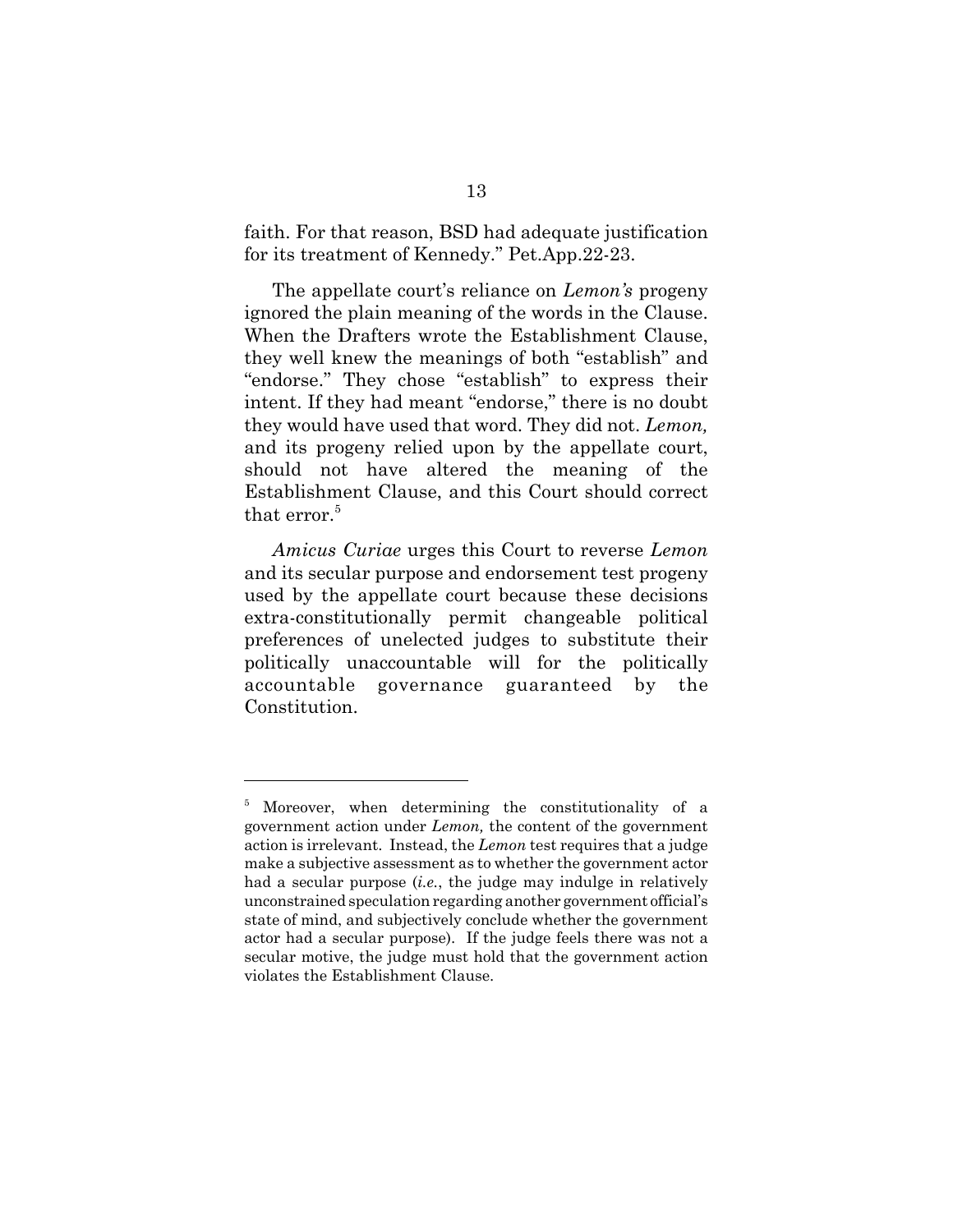As analyzed below, *Lemon's* "secular purpose" and "no symbolic endorsement" policies: 1) exceed the scope of judicial power granted in Article III of the Constitution; 2) bypass constitutionally required processes for amending the Constitution; 3) undermine the legitimacy of the judiciary; 4) create substantial unpredictability in the law; and 5) foster unjustifiable hostility toward the religious identity and dignity of numerous United States citizens.

#### *1) The Appellate Court Exceeded the Scope of the Judicial Power*

*Lemon*'s test, as evolved by its progeny, exceeds the scope of judicial power stated in Article III of the Constitution*.* In pertinent part, Article III of the Constitution provides that:

The judicial Power of the United States, shall be vested in one supreme Court, and in such inferior Courts as the Congress may from time to time ordain and establish... The judicial Power shall extend to all Cases, in Law and Equity, arising under this Constitution, the Laws of the United States, and Treaties made, or which shall be made, under their Authority. . . .

#### U.S. Const. art. III, §§ 1-2.

The appellate court, like *Lemon* before it, conspicuously failed to identify any legitimate source of constitutional authority on which it relied when amending the meaning of the Establishment Clause. The simple reason *Lemon* and its progeny failed to do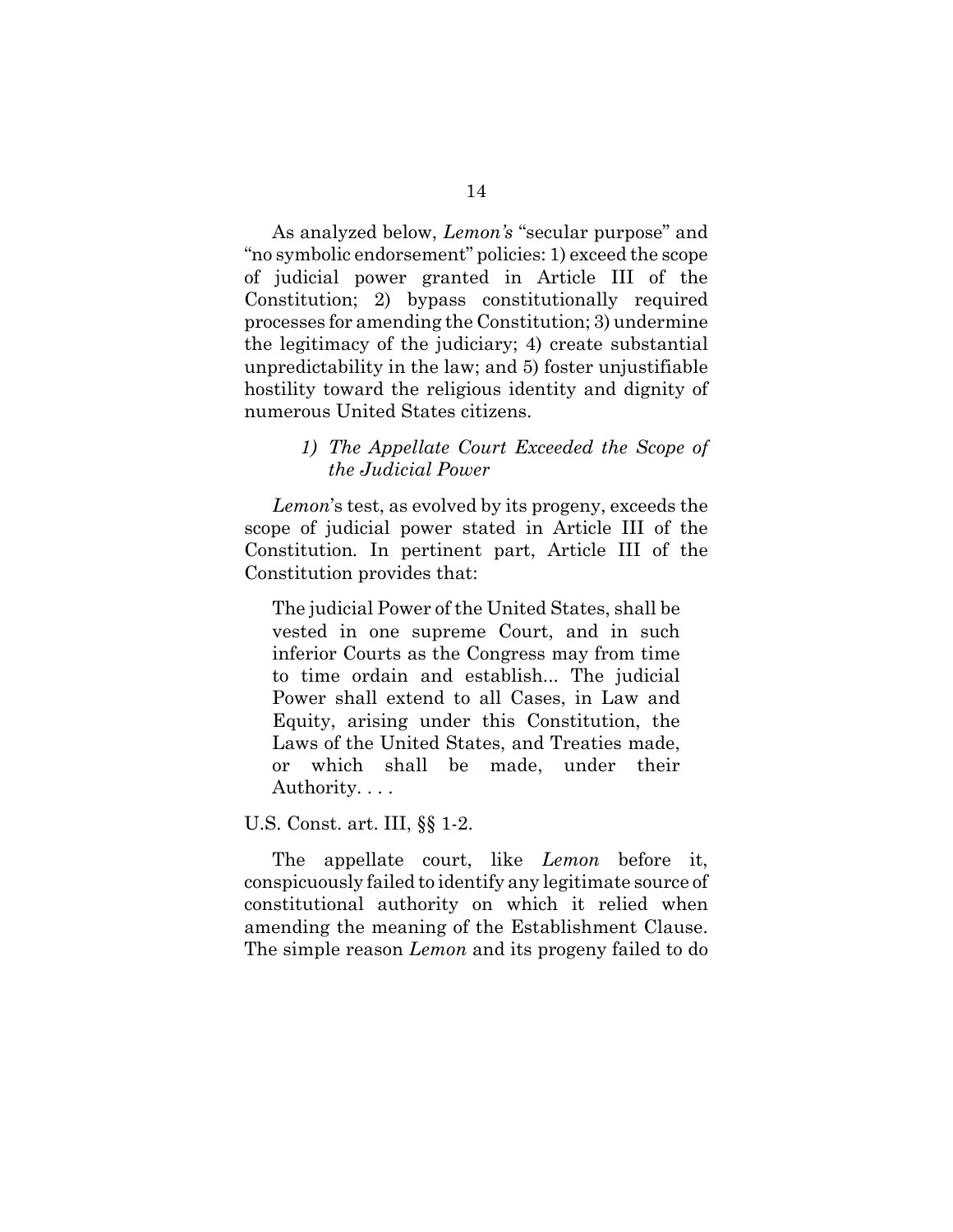so is that no enumerated judicial power exists for the judiciary to amend the Constitution.

The Federal Government "is acknowledged by all, to be one of enumerated powers." That is, rather than granting general authority to perform all the conceivable functions of government, the Constitution lists, or enumerates, the Federal Government's powers. . . . The enumeration of powers is also a limitation of powers, because "[t]he enumeration presupposes something not enumerated." The Constitution's express conferral of some powers makes clear that it does not grant others. And the Federal Government "can exercise only the powers granted to it."

*Nat'l Fed'n of Indep. Bus. v. Sebelius*, 132 S. Ct. 2566, 2577 (2012) (internal citations omitted) (quoting *McCulloch v. Maryland*, 17 U.S. 316, 404-05 (1819)); U.S. Const. art. I, § 8, cls. 5, 7, 12; *Gibbons v. Ogden*, 9 U.S. 194-95 (1824).

Nothing in Article III empowers the Court to change or "evolve" the Constitution. Moreover, nothing in *Marbury v. Madison*'s ubiquitous assertion that it is the province of the Court to say what the law is, empowers the Court to say instead what it prefers the law to be. 5 U.S. 137 (1803).

*Lemon*, and its progeny relied upon by the appellate court, venture far beyond the scope of its Article III powers. Such a venture improperly permits the political preferences of unelected judges to amend the Establishment Clause. *Lemon* rewrites "make no law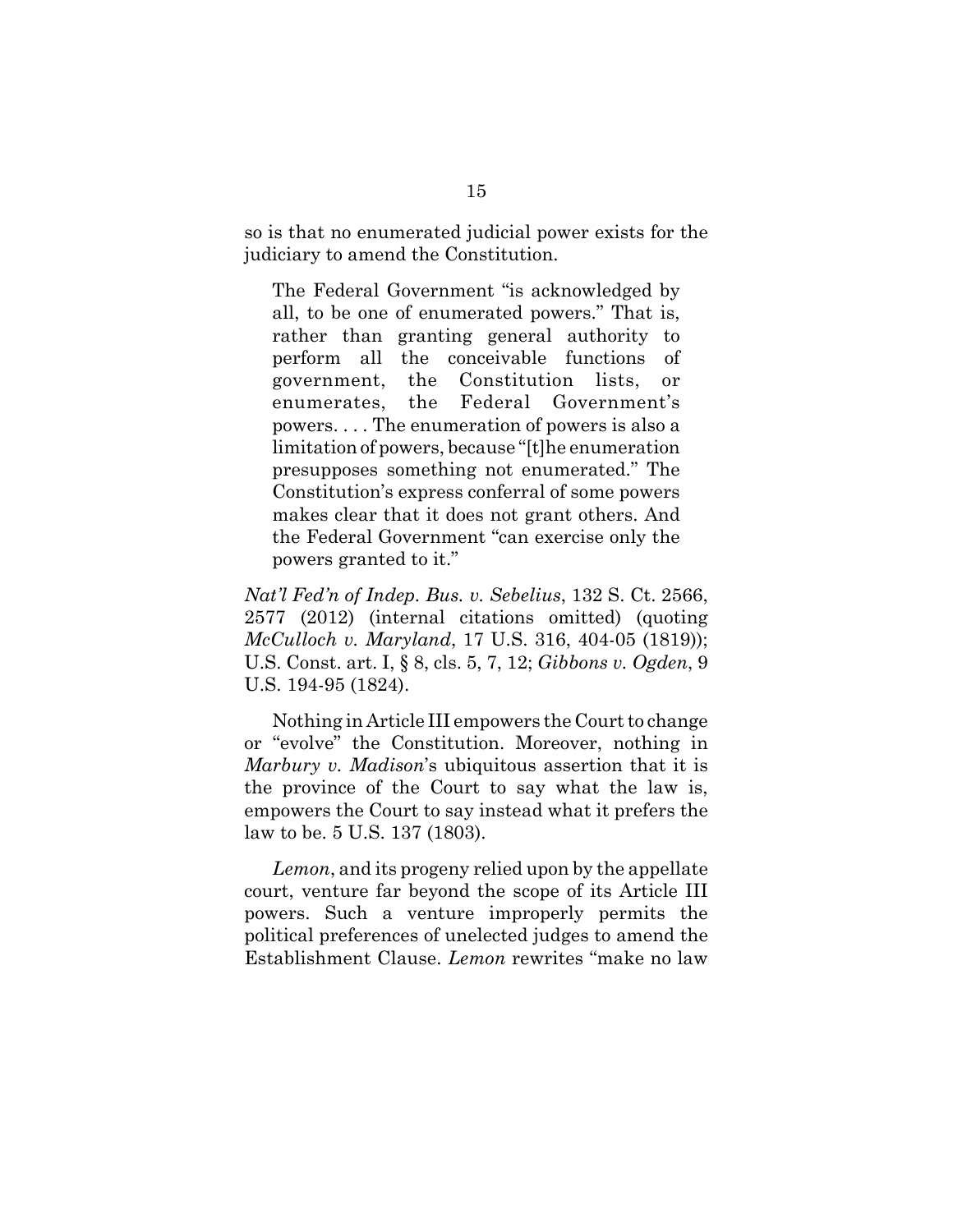respecting an establishment of religion" to instead require that "every government action have a secular purpose and not even symbolically endorse religion." 403 U.S. at 612-13. All because a panel of unelected Justices preferred it so.

> *2) The Appellate Court, Substituting Endorsement as Establishment, Bypassed Constitutionally Required Processes for Amending the Constitution*

 In amending the meaning of the words in the Establishment Clause, *Lemon* and its progeny bypassed constitutionally required political processes that specifically require involvement of politically accountable state legislatures. Article V of the Constitution, in pertinent part, provides:

The Congress, whenever two thirds of both houses shall deem it necessary, shall propose amendments to this Constitution, or, on the application of the legislatures of two thirds of the several states, shall call a convention for proposing amendments, which, in either case, shall be valid to all intents and purposes, as part of this Constitution, when ratified by the legislatures of three fourths of the several states, or by conventions in three fourths thereof, as the one or the other mode of ratification may be proposed by the Congress. . . .

U.S. Const. art. V.

Although the judicial branch may hold the power to say what the provisions of the Constitution mean, that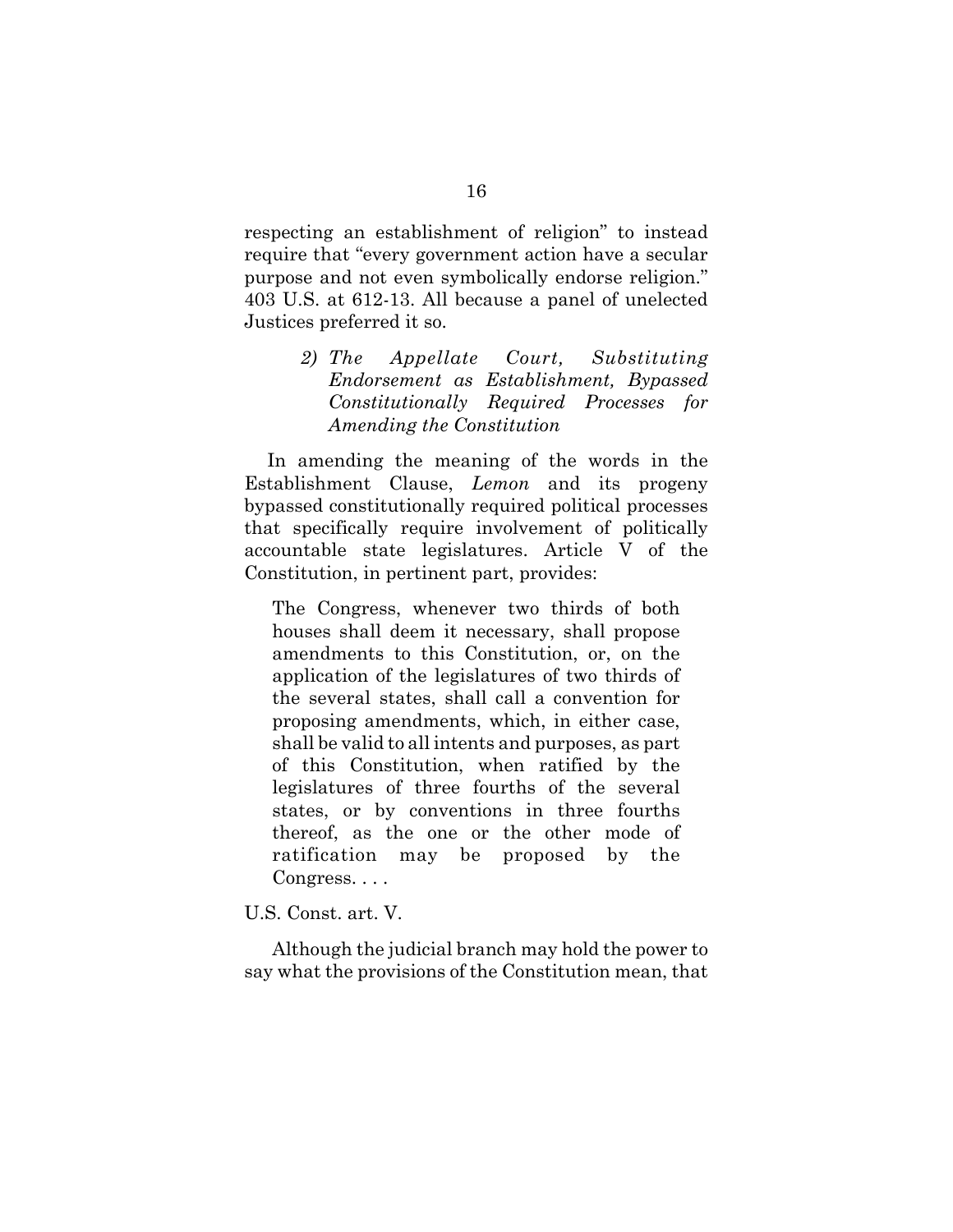power does not extend to amending or evolving the meaning of these provisions. That power is delegated to the politically accountable branches of government in Article V. Thus, when *Lemon* amended the meaning of the Establishment Clause, it usurped legislative authority contrary to the express provisions in Article V.

# *3) Lemon, and its Progeny Relied upon by the Appellate Court, Undermines the Legitimacy of the Judiciary* When a court steps beyond its limited duty and

usurps legislative authority, as the Court did in *Lemon*, it undermines good governance under the Rule of Law and its own legitimacy. To test the provisions of a government action against the Constitution is one thing; imposing a new meaning on the words of the Constitution to achieve a judicially preferred outcome or social policy is another.

Those supporting *Lemon,* and its progeny relied upon by the appellate court, wrongly see the Constitution as an evolving organism, the meaning of which they believe their office empowers them to actively manipulate. They become Platonic Philosopher Kings, ruling by judicial fiat, unbound by the constraints of the Constitution's actual language. *Lemon's* evolving endorsement prohibitions embed this tyrannical principle in our constitutional jurisprudence by allowing judges to make subjective, ad hoc assessments as to whether a government actor had a secular purpose or acted in a way endorsing a religion.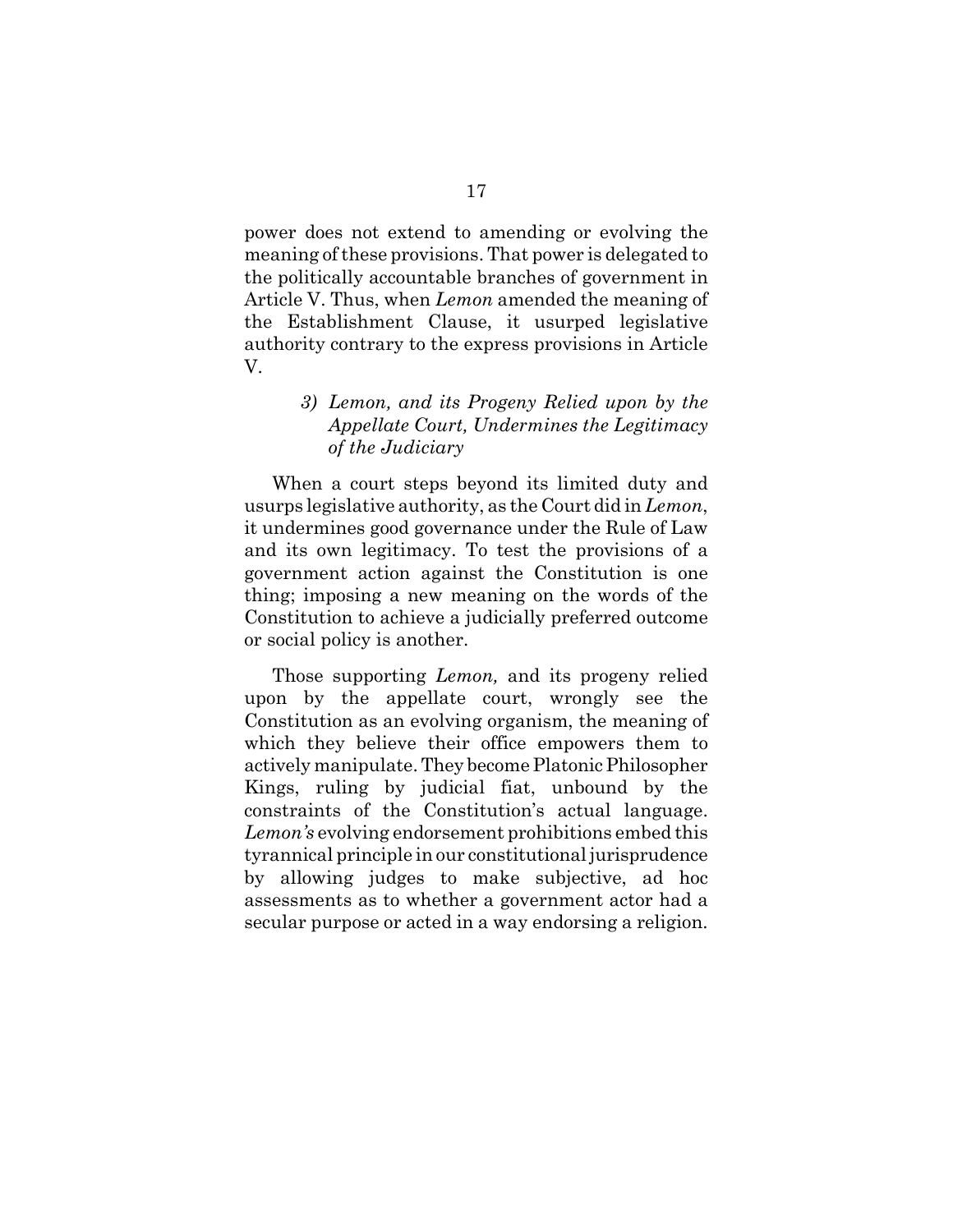In this case, Respondents contend Mr. Kennedy's prayer violates an interpretation of the Establishment Clause distorted by *Lemon's* progeny. They ask this Court to uphold the Ninth Circuit's subjective application of this Court's judge-made Establishment Clause doctrine banning government actions that might "endorse" religion.

Lemon's progeny, and its evolving endorsement prohibition, makes a litigant's success in judgeshopping the best indicator of whether a law will be struck down under the Establishment Clause. This Court should, therefore, overrule it.

If this Court's judicially manufactured Establishment Clause doctrine existed during the Lincoln Administration, the Emancipation Proclamation would be unconstitutional because Lincoln expressly invoked "the gracious favor of Almighty God" in the text of the proclamation.<sup>6</sup> Our nation was founded in the midst numerous public expressions of prayer, and has survived over two centuries of them, and there is undeniably no national religion that has been established by this practice.

## *4) This Court's Establishment Clause Jurisprudence Creates Substantial Unpredictability in the Law*

*Lemon*, and its progeny cited by the appellate court, also undermines predictability, a vital component of

<sup>6</sup> Abraham Lincoln, Emancipation Proclamation, (Jan. 1, 1863), https://catalog.archives.gov/id/299998?q=Emancipation%20Procl amation#.Vflu0VtrT7w.link (last visited Feb. 24, 2022).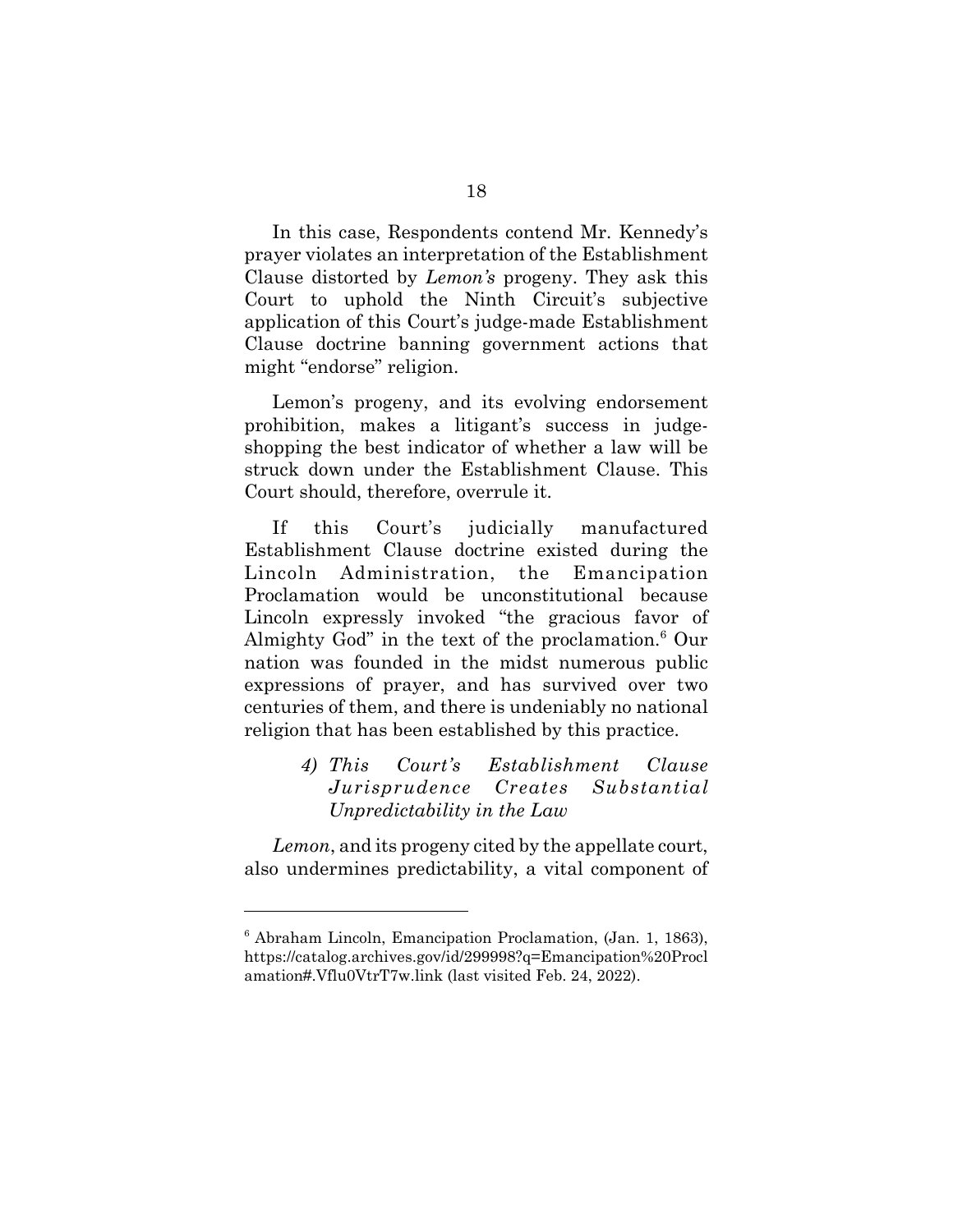good governance under the Rule of Law. When it comes to judicial review of government action and the Establishment Clause, the subjective nature of *Lemon's* evolving jurisprudence produces inconsistent judicial precedents. This inconsistency is inevitable because judges utilizing *Lemon* make a personal subjective assessment as to whether they happen to believe a government actor had a secular motive or endorsed religion - rather than looking to the content of the action itself. Inconsistent judicial precedents lead to unpredictability in the law. The inconsistent precedents produced by *Lemon's* subjectivist jurisprudence provide no useful guidance for government officials trying to act constitutionally.

To illustrate, compare two Establishment Clause cases handed down by this Court on the same day: *Van Orden v. Perry,* 545 U.S. 677 (2005) (upholding government action placing Ten Commandments on Government property as Constitutional) and *McCreary County v. ACLU,* 545 U.S. 844 (2005) (striking down government action placing Ten Commandments on government property as unconstitutional). Four justices would have upheld both. Four justices would have struck down both. One justice upheld one and struck down the other – applying *Lemon'*s subjective standard, finding one symbolically endorsed religion and the other did not. *Compare*, *Lynch v. Donnelly*, 465 U.S. 668 (1984) (upholding a display of Jesus in a manger on public land as constitutional) and *Cnty. of Allegheny*, 492 U.S. at 573 (holding that a creche display on public property violated the Establishment Clause); *compare also Marsh*, 463 U.S. at 783 (holding a public expression of prayer constitutional) and *Santa*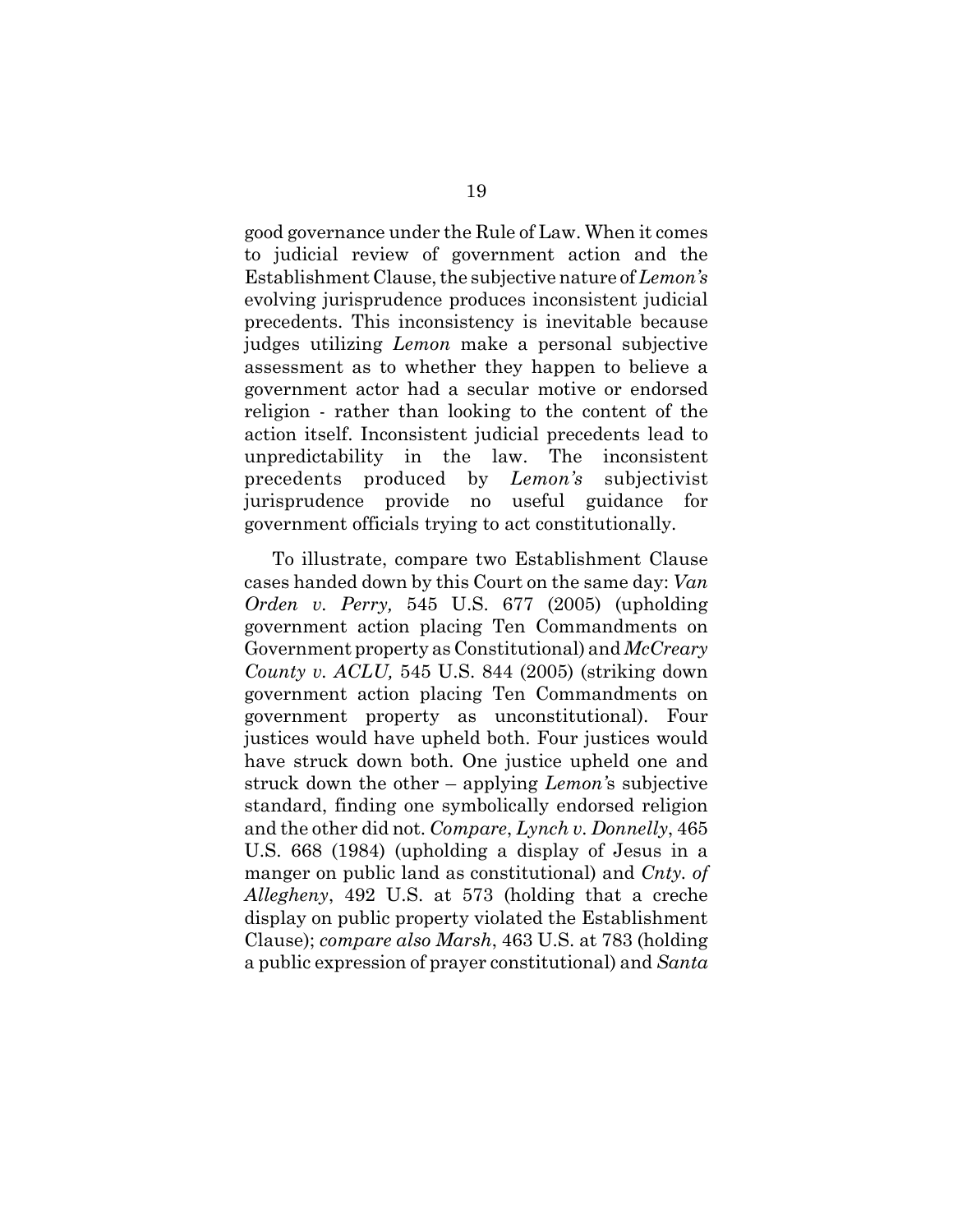*Fe Indep. Sch. Dist.*, 530 U.S. at 290 (holding a public expression of prayer unconstitutional).

If this Court's Establishment Clause jurisprudence says the same practices are both constitutional and unconstitutional, then no predictability exists for those seeking to conform their conduct to the law. It also reveals the absurdity of the doctrine and the potential for its abuse by a politically motivated judge or activist lawyer. Predictability in the law is a necessary component of good governance under the Rule of Law. This Court's existing Establishment Clause jurisprudence replaces predictability in the law with the "evolving" political preferences of unelected judges.

## *5) The Appellate Court's Decision Fosters Unjustifiable Hostility Toward Religious Identity*

Finally, this Court's judicially contrived Establishment Clause jurisprudence, relied upon by the appellate court, creates unjustifiable hostility toward the religious identity of numerous United States citizens. Many United States citizens seek guidance from their faith as part of their identity. Activist lawyers, government bureaucrats, and politically motivated judges repeatedly use this Court's Establishment Clause jurisprudence to denigrate a person's religious identity. They do so by requiring religious people to substitute a purpose informed by their religious conscience for one founded on secular beliefs or traditions.

Requiring, as the government did here, that every action have a secular purpose, and not even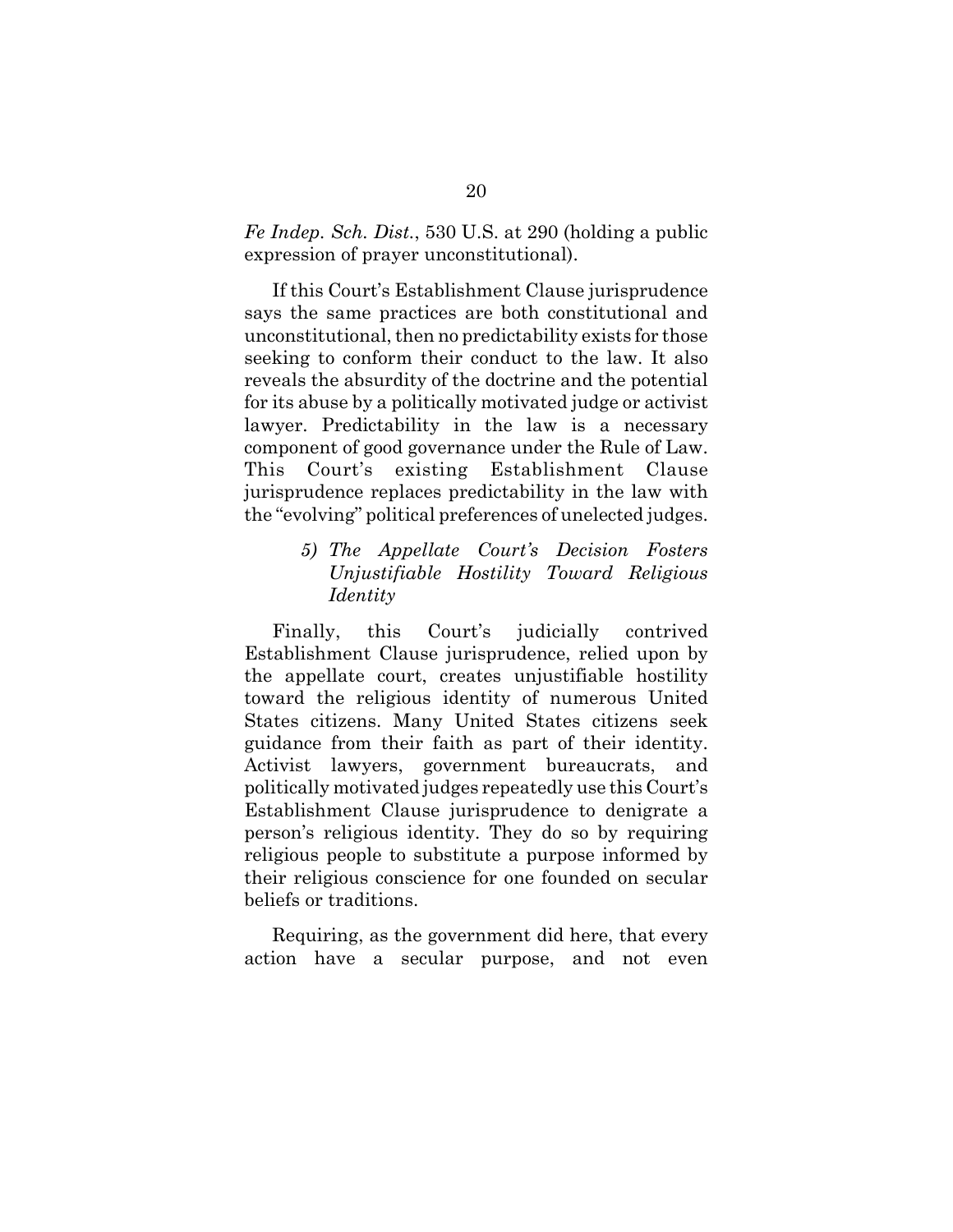symbolically endorse religion, is hostile toward a person's religious identity. It also attempts to make that identity culturally, socially, and politically irrelevant. Proponents of this secular approach favor it because it enables judges to nullify unalienable rights. Here they demand that only those with a secular belief system may motivate and inspire student athletes. Pet.App.5-6. Likewise, they assert that everyone can participate in important policy discussions except those whose identity is informed by religious viewpoints.

For example, in the State of Louisiana, Darwin's theory of evolution was taught in the government schools. Louisiana passed a law to also accommodate those with a different theory on the origin of the universe - creation science.7 On its face, such an effort embodies the very essence of neutrality. The Court, however, reached an opposite conclusion in *Edwards v. Aguillard*, holding the law unconstitutional because it lacked a secular purpose and symbolically endorsed religious ideas. 482 U.S. 578, 583, 592 (1987). Thus, according to *Lemon's* revisionist test, and the appellate court below, to be constitutionally "neutral," all laws and other government action must have a secular purpose and not even symbolically endorse religion.<sup>8</sup>

<sup>&</sup>lt;sup>7</sup> The law prohibited the teaching of the theory of evolution in public schools unless accompanied by the instruction in creation science.

<sup>8</sup> *See also* G. Moens, *The Menace of Neutrality in Religion*, 2004 BYU L. Rev. 535, 566-572 (2004) (discussing how the neutrality principles demean religion in the United States).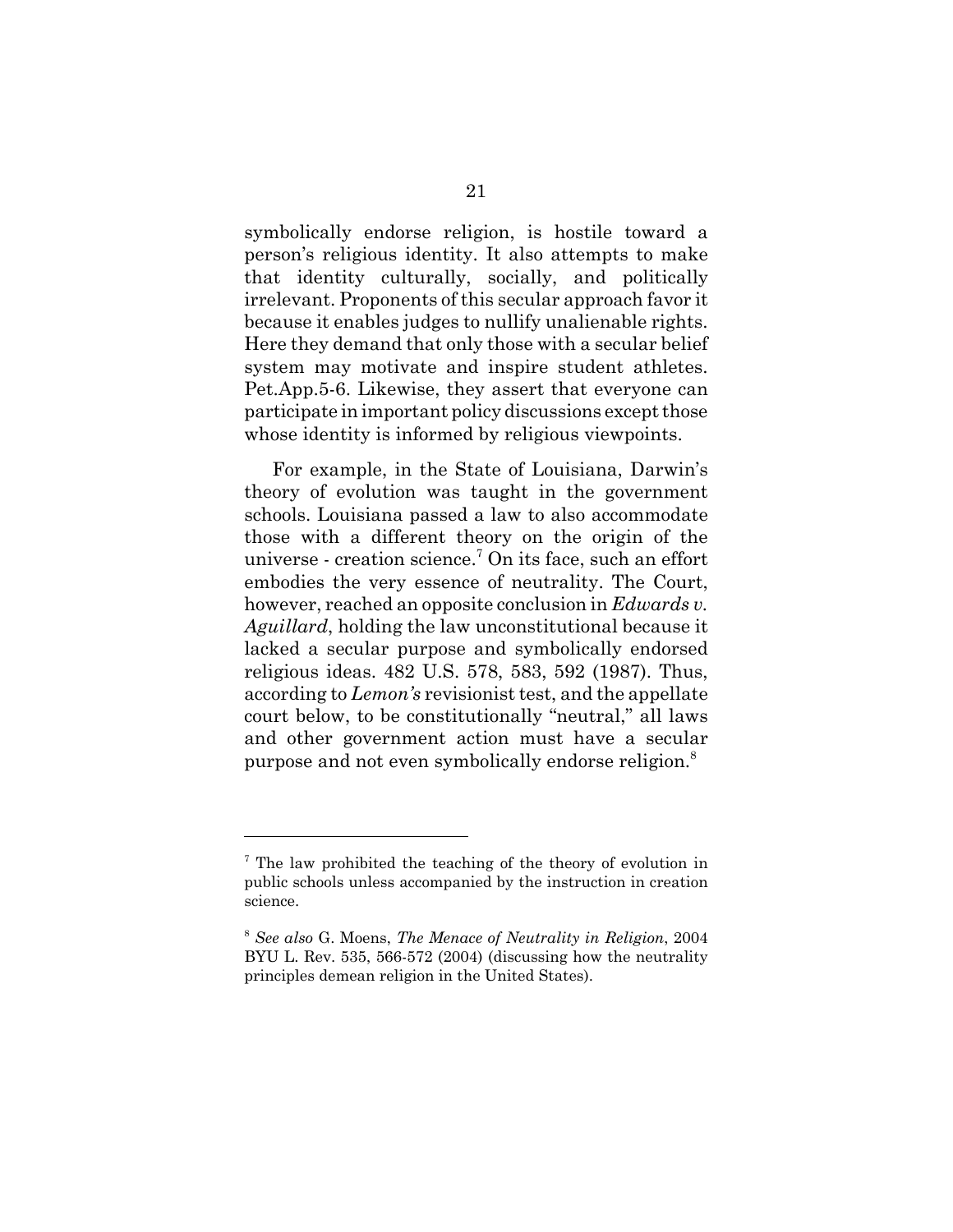Similarly, in *Epperson v. Arkansas*, the State of Arkansas passed a law regulating the teaching of evolution. 393 U.S. 97 (1968). The Court began its analysis by declaring that "[g]overnment in our democracy . . . must be neutral . . . ." *Id.* at 103. The Court nevertheless proceeded to hold that because the law was motivated by a religious purpose, it violated the Establishment Clause. Thus, although often couching its analysis in terms of neutrality, court decisions utilizing *Lemon's* progeny require secularly informed purposes while prohibiting religiously informed ones. Descriptive of such an analysis is Justice O'Connor's concurring opinion in *Wallace v. Jaffree*:

It is not a trivial matter, however, to require that the legislature manifest a secular purpose and omit all sectarian endorsements from its laws ... It reminds government that when it acts it should do so without endorsing a particular religious belief or practice that all citizens do not share.

#### 472 U.S. at 75-76.

It is apparently acceptable, and sufficiently neutral though, for government to dictate and endorse a secular belief or practice that all citizens do not share – even though the secular perspective necessarily implies a rejection of religious significance. If another coach on another public-school field bowed the knee in a message of protest of civil authority, the government regime in this case would have done nothing to stop it.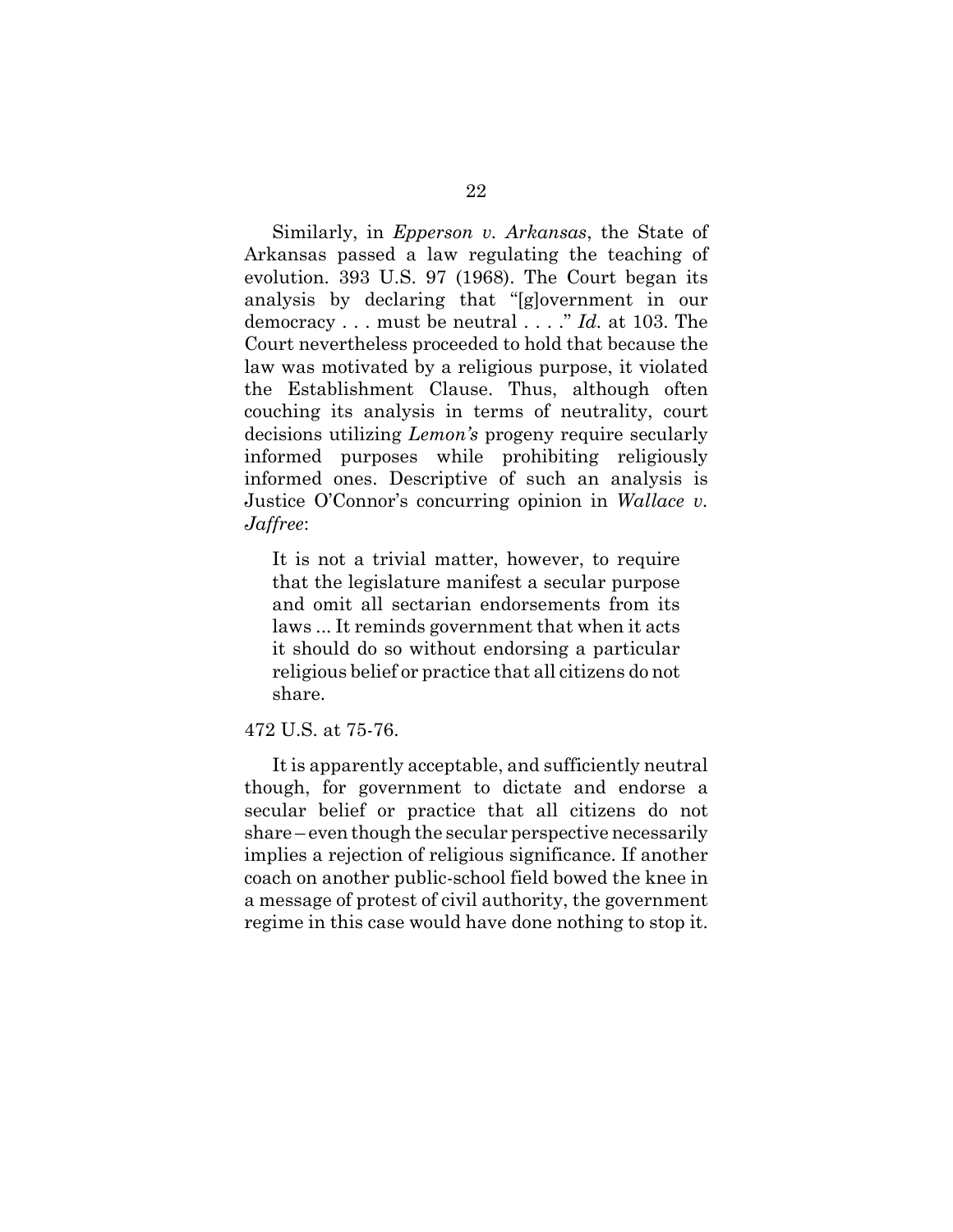The implications of decisions like *Aguillard* and *Epperson* are immense. Mandating the irrelevance of religious identity and God enables judicial extermination of our unalienable liberty as viewed by the Framers.

Too many judges and other government authorities rely on *Lemon* and its progeny to diminish religious identity and conscience. By way of example, senior citizens at a nursing home in Georgia were prohibited from praying before they ate their meal. The government said that because the meals were subsidized by the government, praying over the meal would be a violation of the Establishment Clause. Associated Press, Georgia Seniors Told They Can't Pray Before Meals, (May 10, 2010; updated Jan. 6, 2015), https://www.foxnews.com/us/prayers-answeredseniors-can-pray-before-meals-at-georgia-center (last visited Feb. 9, 2022).

Likewise, those whose actions are informed by the sacred rather than the secular have faced Establishment Clause challenges for: erecting the Ten Commandments, *McCreary County v. American Civil Liberties Union of Kentucky*, 545 U.S. 844 (2005); raising memorials for fallen heroes, *Am. Humanist Ass'n v. Maryland-Nat'l Cap. Park & Plan. Comm'n*, 874 F.3d 195, 201 (4th Cir. 2017), *rev'd and remanded sub nom. Am. Legion v. Am. Humanist Ass'n*, 139 S. Ct. 2067 (2019), *Am. Atheists, Inc v. Duncan*, 616 F.3d 1145 (10th Cir. 2010); engaging in a moment of silence prior to starting school, *Wallace v. Jaffree,* 472 U.S. 38 (1985); praying prior to football games, *Santa Fe Indep. Sch. Dist. v. Doe*, 530 U.S. 290 (2000); and for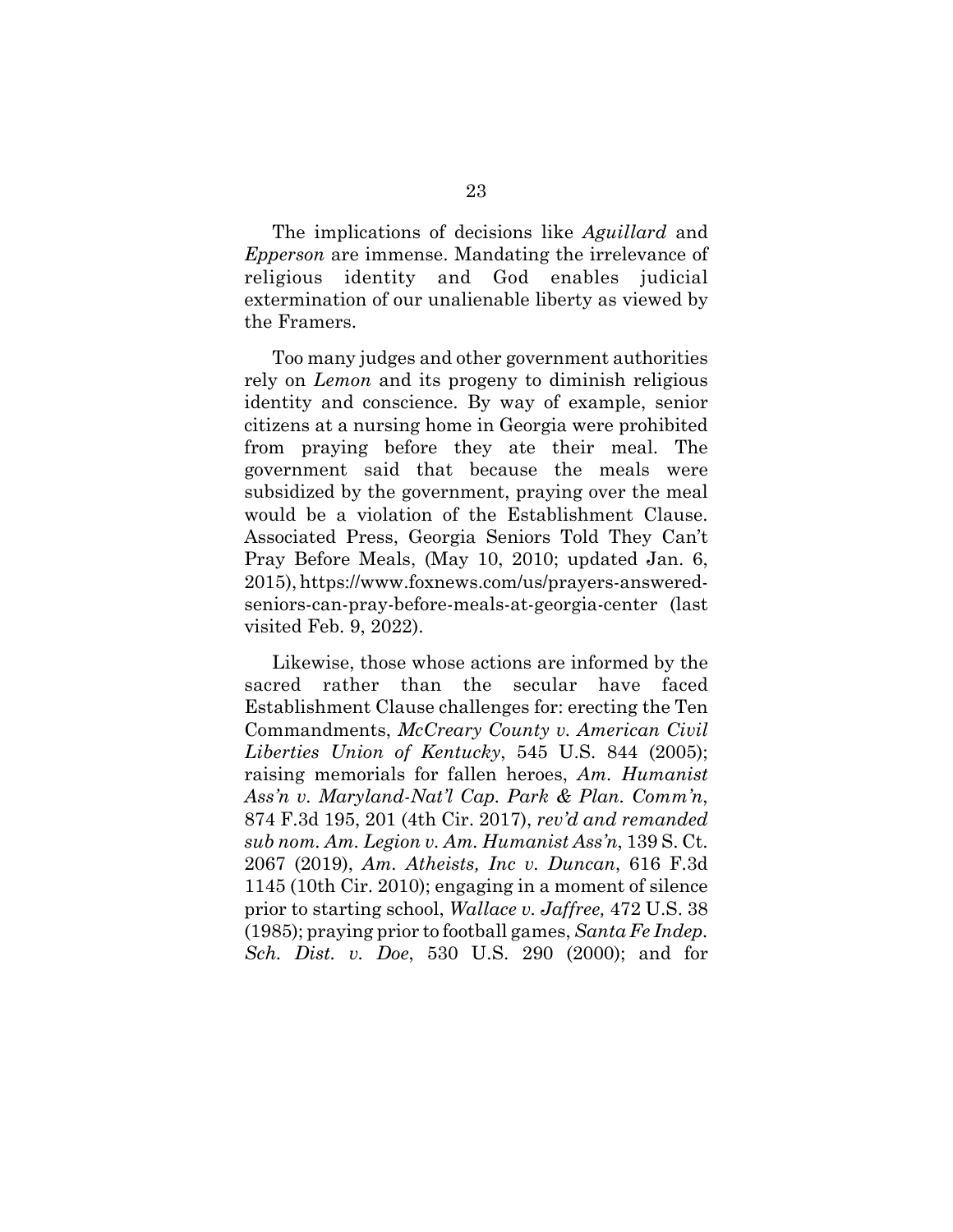displaying a manger scene at Christmas time, *Cnty. of Allegheny v. Am. Civil Liberties Union, Greater Pittsburgh Chapter,* 492 U.S. 573 (1989).

Several Justices have recognized how, contrary to the plain meaning of the Establishment Clause, *Lemon's* evolving judicially contrived jurisprudence creates unjustifiable hostility toward the religious identity of numerous United States citizens:

Government policies of accommodation, acknowledgment, and support for religion are an accepted part of our political and cultural heritage .... Rather than requiring government to avoid any action that acknowledges or aids religion, the Establishment Clause permits government some latitude in recognizing and accommodating the central role religion plays in our society [citation omitted]. Any approach less sensitive to our heritage would border on latent hostility toward religion, as it would require government in all its multifaceted roles to acknowledge only the secular, to the exclusion and so to the detriment of the religious . . . .

When the state encourages religious instruction . . . it follows the best of our traditions. For it then respects the religious nature of our people and accommodates the public service to their spiritual needs. To hold that it may not would be to find in the Constitution a requirement that the government show a callous indifference to religious groups. That would be preferring those who believe in no religion over those who do believe.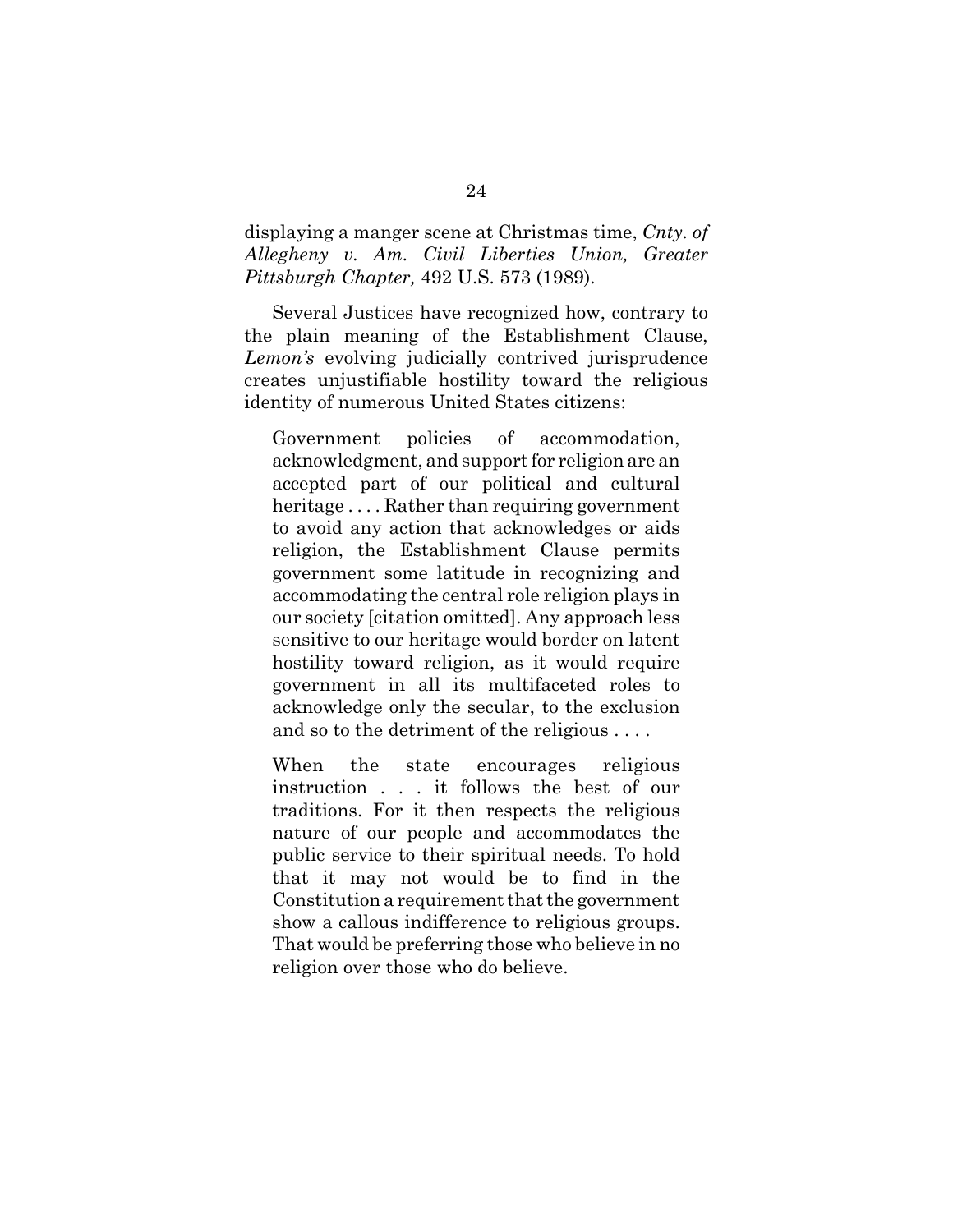Neither government nor this Court can or should ignore the significance of the fact that a vast portion of our people believe in and worship God and that many of our legal, political and personal values derive historically from religious teachings. Government must inevitably take cognizance of the existence of religion.

*Cnty. of Allegheny*, 492 U.S. at 657-59 (Kennedy, J., dissenting). These Justices correctly recognized that *Lemon's* "view of the Establishment Clause reflects an unjustified hostility toward religion, a hostility inconsistent with our history and our precedents." *Id.* at 655.

For those who view the world through their religious identity, God and his Word are real, and, therefore, really matter. *Obergefell v. Hodges*, 135 S. Ct. 2071 (2015). It is part of who they are. They understandably oppose devolutionary social engineering that threatens the health, safety, and morals of the nation, as viewed through their religious identity. The government, envisioned by the appellate court and *Lemon's* progeny, must shape public policy informed by secular dogma, without regard to any religious conscience or moral considerations. In such a government, wisdom derived from religious tradition or individual conscience informed thereby has no place. Under our Constitution, people should not have to choose between fidelity to their religious identity or participating in First Amendment protected activity. *Lemon* and its progeny demand that they do so, invalidating any expression that is informed by their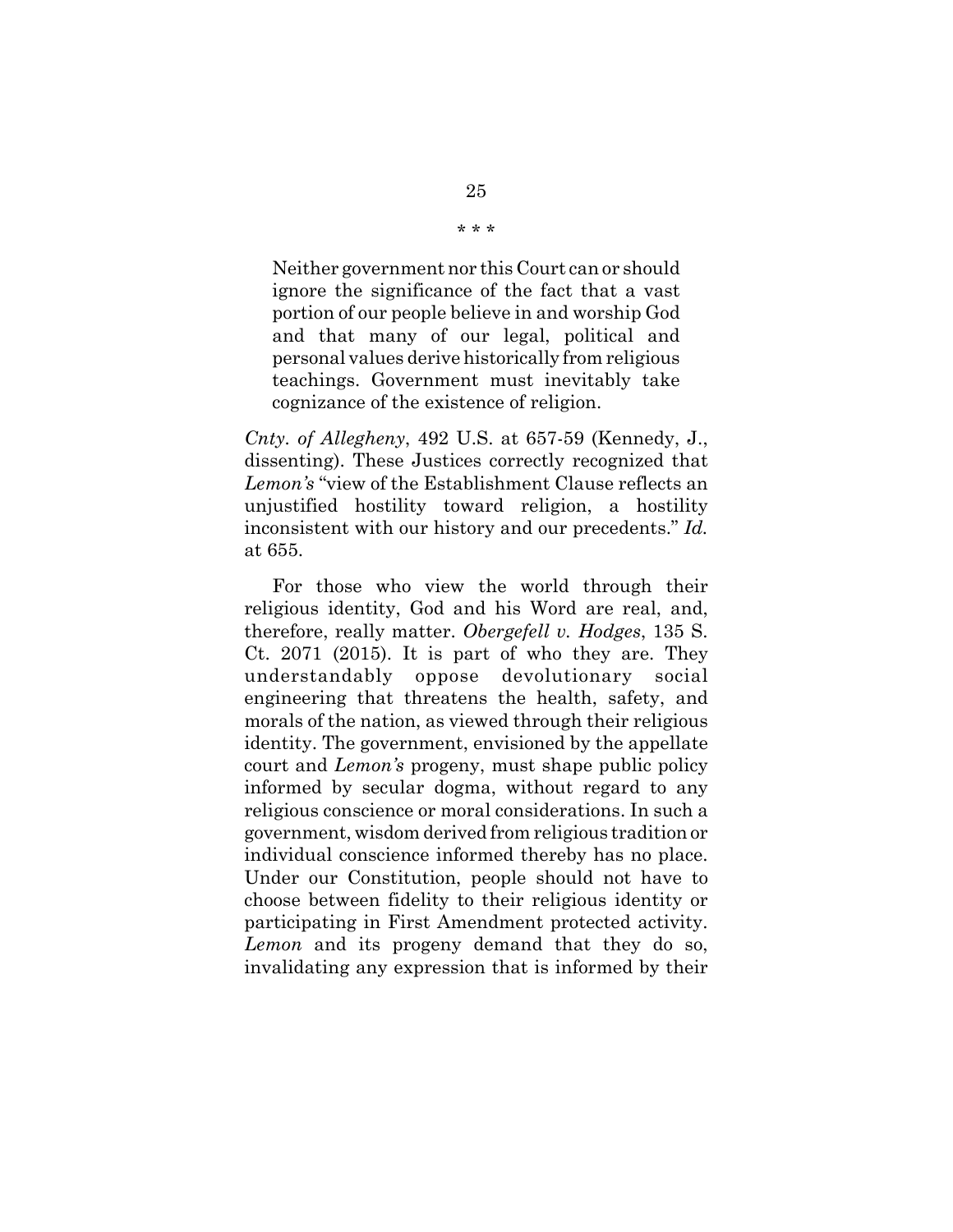religious identity. Thus, *Lemon*'s jurisprudential legacy deprives people of faith of their dignity by telling them that reliance on their faith while serving in government (here a government school) is unconstitutional.

In the larger picture, prohibiting a policy or practice, simply because it is informed by ancient sacred tenets, prevents thousands of years of wisdom from informing the public ethic. The idea that God created humans in His image, and that all human life has dignity, ended slavery and advanced the rights of women around the world.

We are, therefore, in the midst of a high-stakes battle over the character of the American nation. The extent to which *Lemon's* jurisprudence prevails over the plain meaning of the constitution will determine: 1) whether unalienable truth, as envisioned in the Declaration of Independence, will continue to be relevant as an objective limit on government action; and 2) whether the judiciary replaces the Framers' intent with its own personal social policy views.

Institutional integrity cannot exist without personal virtue. Good governance and civic institutional integrity rest on the virtue of those holding power within those institutions. Ideas grounded in one's religious identity support and nurture this virtue and should, therefore, always be permitted within the marketplace of ideas and the policymaking process. *Lemon,* and its progeny relied upon by the appellate court, precludes effective encouragement grounded in one's religious identity from inspiring the next generation. It also precludes great ideas grounded in one's religious identity from entering the policymaking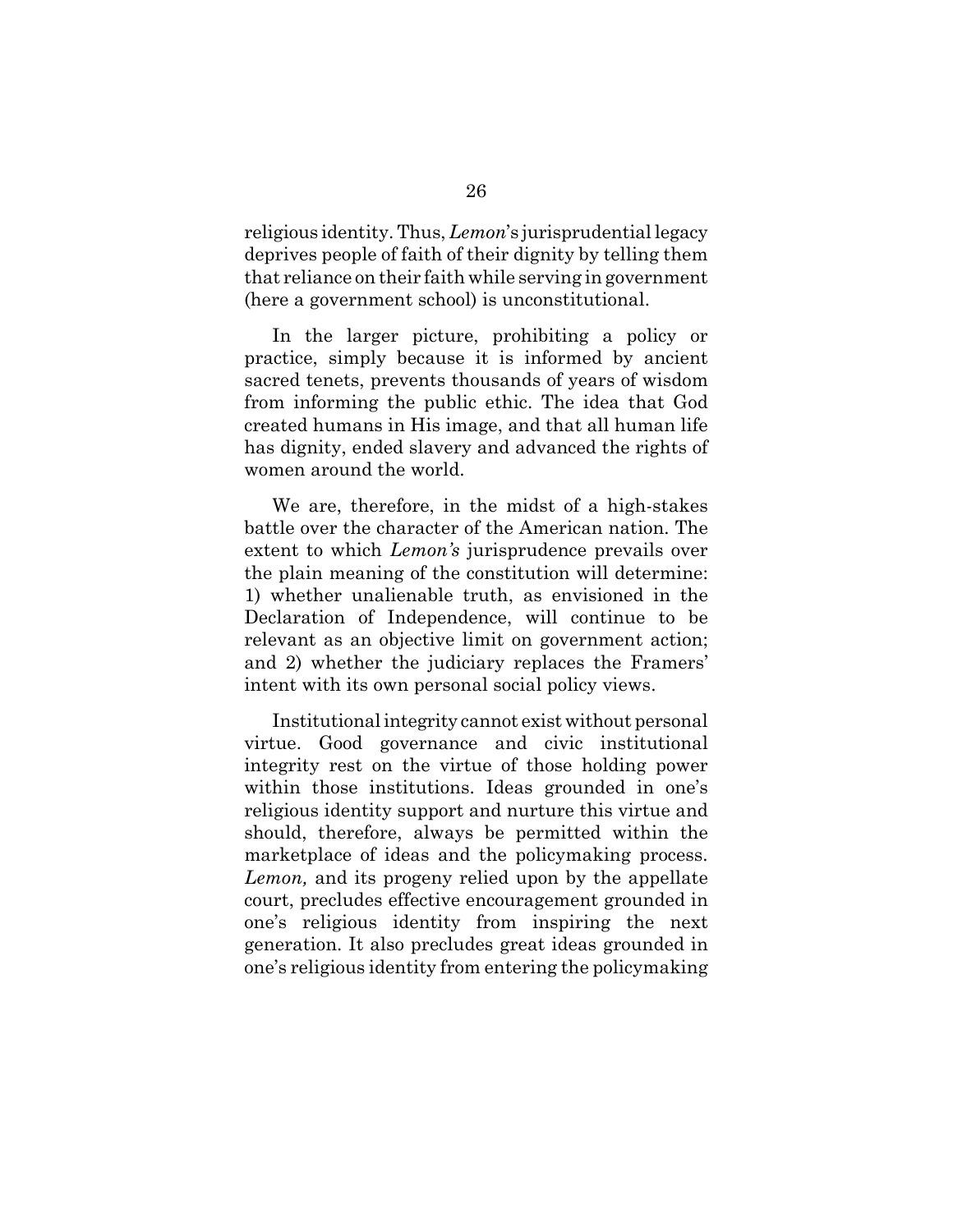process. People of faith should not be stripped of their dignity, religious identity, and conscience in order to serve in our constitutional republic. That certainly was not the Framers' vision.

In summary, the appellate court's application of the endorsement test misconstrues the Establishment Clause in a manner which: 1) exceeds the scope of Article III, 2) bypasses constitutionally required processes for amending the constitution, 3) undercuts the legitimacy of judicial power, 4) creates substantial unpredictability in the law, and 5) fosters unjustifiable hostility toward the religious identity and dignity of numerous Americans. This Court should, therefore, overrule *Lemon* and no longer apply its evolving "no religious endorsement" progeny.

#### **CONCLUSION**

Because Mr. Kennedy's praying was not a law establishing a national religion, the praying did not violate the plain meaning of the Establishment Clause of the First Amendment. This Honorable Court should, therefore, reverse the decision of the appellate court.

If some see Mr. Kennedy praying as an endorsement of the values of patriotism, so be it. If some see it as an endorsement of sacrificial love, so be it. And if some see it, in part, as an endorsement of the greatest sacrifice of love that stands at the center of human history, so be it. It establishes no religion, and neither the Founders of this Nation nor the Framers of its Constitution would ever say that it did.